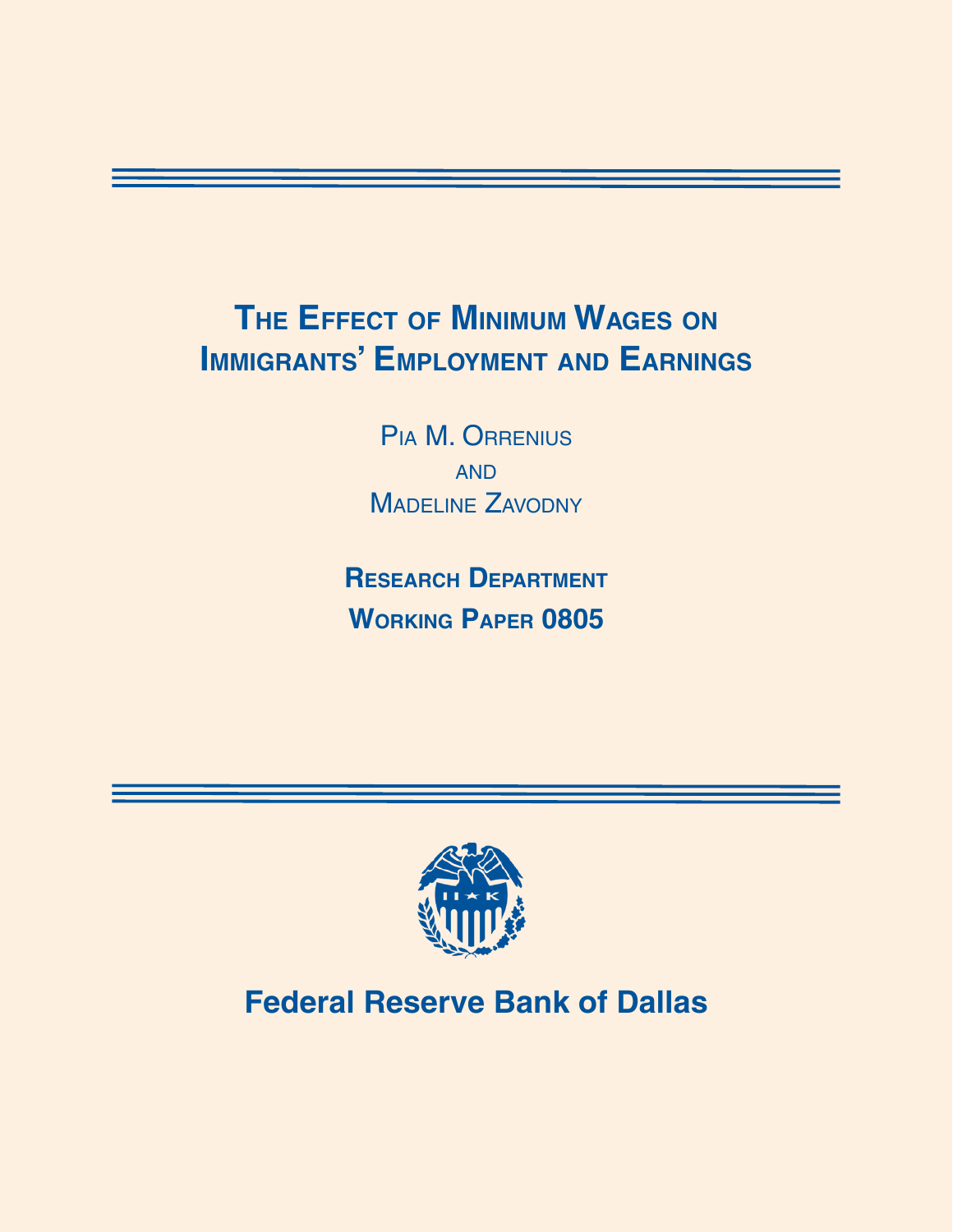## **THE EFFECT OF MINIMUM WAGES ON IMMIGRANTS'**

## **EMPLOYMENT AND EARNINGS\***

Pia M. Orrenius, Ph.D. Research Department Federal Reserve Bank of Dallas and IZA 2200 N. Pearl St. Dallas, TX 75201 (214) 922-5747 pia.orrenius@dal.frb.org

> Madeline Zavodny, Ph.D. Department of Economics Agnes Scott College and IZA 141 E. College Ave. Decatur, GA 30030 (404) 471-6377 mzavodny@agnesscott.edu

#### April, 2008

**Abstract:** This study examines how minimum wage laws affect the employment and earnings of low-skilled immigrants and natives in the U.S. Minimum wage increases might have larger effects among low-skilled immigrants than among natives because, on average, immigrants earn less than natives due to lower levels of education, limited English skills, and less social capital. Results based on data from the Current Population Survey for the years 1994-2005 do not indicate that minimum wages have adverse employment effects among adult immigrants or natives who did not complete high school. However, low-skilled immigrants may have been discouraged from settling in states that set wage floors substantially above the federal minimum.

**JEL classifications:** J23, J38, J15

**Keywords:** immigrants, minimum wage, low-skilled

<sup>\*</sup>The views expressed here do not necessarily reflect those of the Federal Reserve Bank of Dallas or Federal Reserve System. The authors thank Rachel Friedberg for helpful comments on an earlier version. We also thank session participants at the 2007 Society of Labor Economists Meetings in Chicago, 2006 Association for Public Policy Analysis and Management Meetings in Madison, and seminar participants at Baylor and Tulane Universities.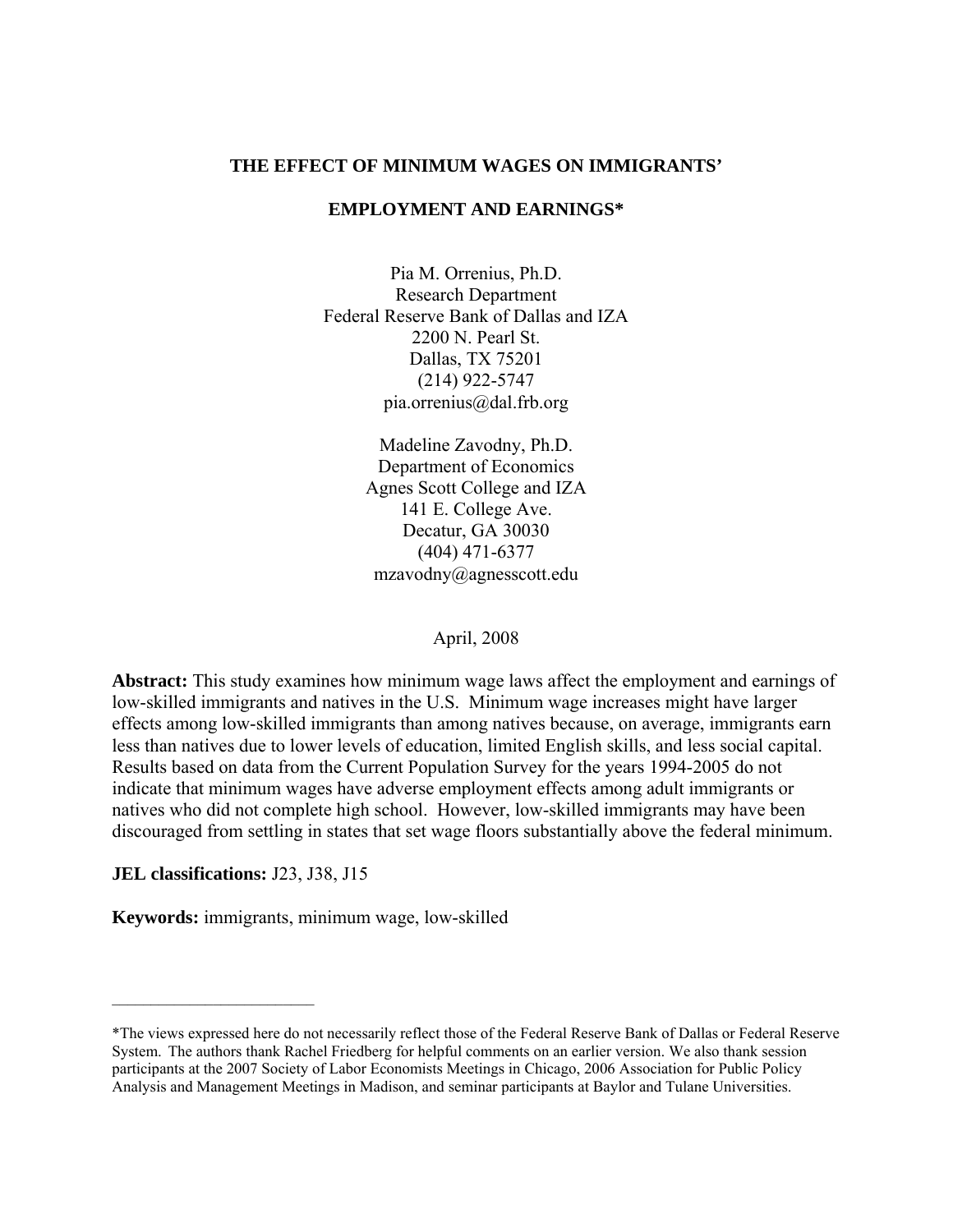#### **The Effect of Minimum Wages on Immigrants' Employment and Earnings**

The federal minimum wage increased to \$5.85 from \$5.15 in July 2007—the first increase in the federal wage floor in a decade—and will rise in two additional 70-cent increments over the next two years, reaching \$7.25 an hour in July 2009. These increases bring new urgency to the debate over how minimum wages affect the labor market outcomes of low-skilled, low-wage workers. Heightening the urgency is the fact that an increasing number of states took matters into their own hands and imposed or raised state-level wage floors in recent years. Before the federal minimum wage rose in July 2007, 31 states and the District of Columbia had minimum wages that exceeded the federal rate of \$5.15, which had been in effect since 1997. Standard competitive economic models predict that higher minimum wages result in less employment. Despite this prediction, recent research has reached disparate conclusions about the impact of minimum wage increases on employment.

Most studies of minimum wages in the U.S. examine the effect of the minimum wage on employment among groups that earn relatively low wages, such as teenagers and fast food workers. Neumark and Wascher (2006) provide a survey of this literature. The fastest-growing low-wage, low-skilled group, however, is made up of immigrants (Sum et al., 2002). As of 2005, about 32% of foreign-born adults (aged 25 and older) in the U.S. do not have a high school diploma or equivalent. These immigrants account for about one-third of the total adult population without a high school diploma. The foreign-born comprise almost two-thirds of adults with less than a fifth-grade education and half of adults with at most an eighth-grade education (Census Bureau, 2006). Because of differences in age and labor force participation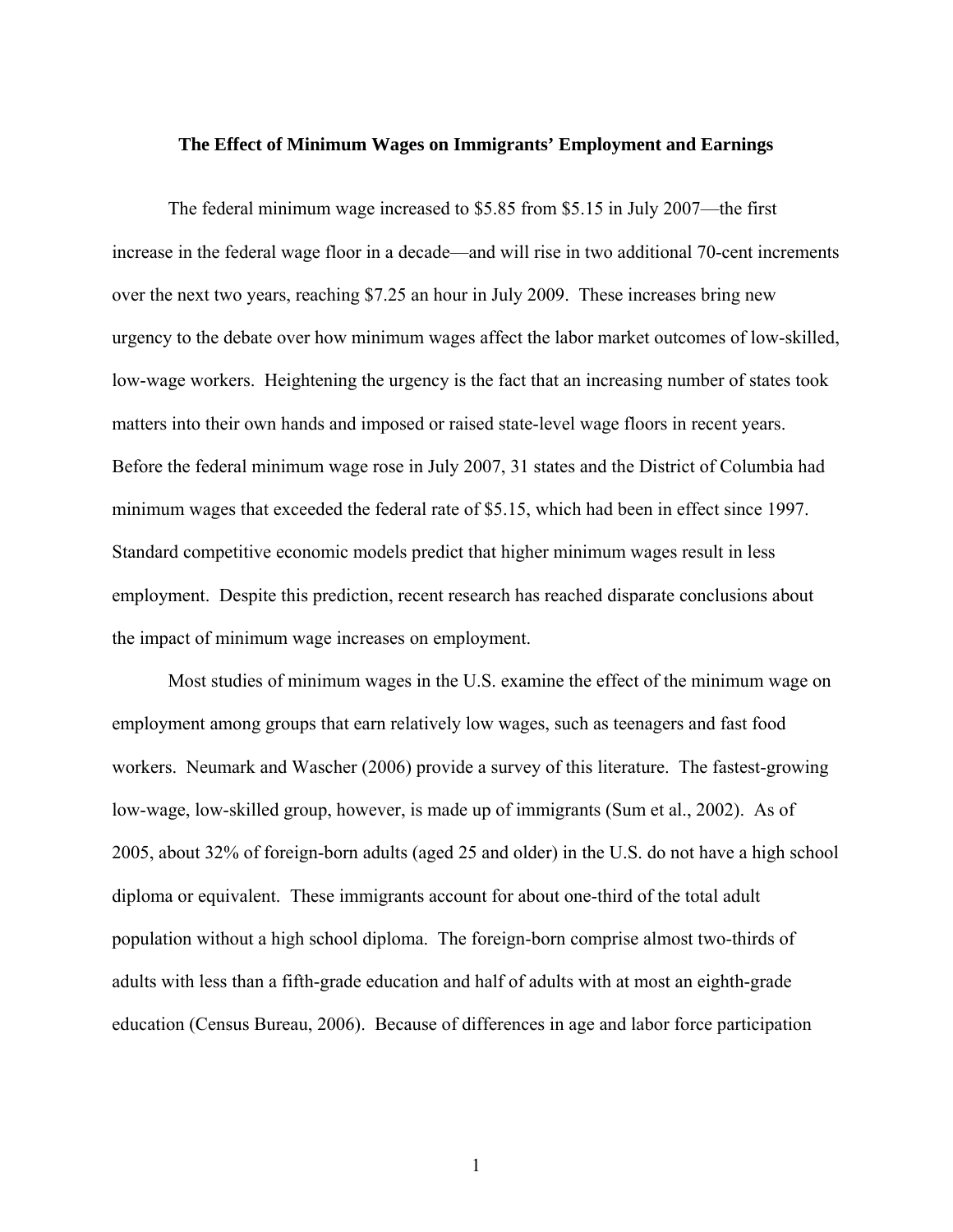rates, immigrants compose an even more disproportionate share of the low-skilled labor force: almost 44% of adults in the labor force who lack a high school diploma are foreign-born.

Despite the increasing share of the low-skilled labor force represented by foreign-born workers, virtually no research has investigated how minimum wages affect this group. The present study is our attempt to fill this gap. Using data from the period 1994-2005, we compare the effect of minimum wages on employment, hours worked, and earnings among adult immigrants and natives in the U.S. who did not have a high school diploma. For purposes of comparison with previous research, we also present results for teenagers.

The impact of minimum wages on immigrants is important not only because of the size and rapid growth of the low-skilled foreign-born workforce but also because the impact on the foreign-born might be greater and longer-lasting than the effect on U.S.-born workers. Many of the native-born workers who earn near the minimum wage are teens or young adults, most of whom will experience substantial earnings growth as they age (Even and Macpherson, 2000, 2004). A large number of adult immigrants who have little education may, in contrast, be mired in low-wage jobs for their entire working lives. The level of the minimum wage and its effect on earnings and employment therefore may play a large role in the standard of living, rate of assimilation, and settlement patterns of many low-skilled immigrants.

## **Theoretical Overview**

Conventional economic theory predicts that higher minimum wages lead to higher average earnings and lower employment-to-population rates. The effects should be largest among groups that earn near the minimum wage, groups that are likely to include youths and low-skilled adults. However, some research suggests that higher minimum wages are not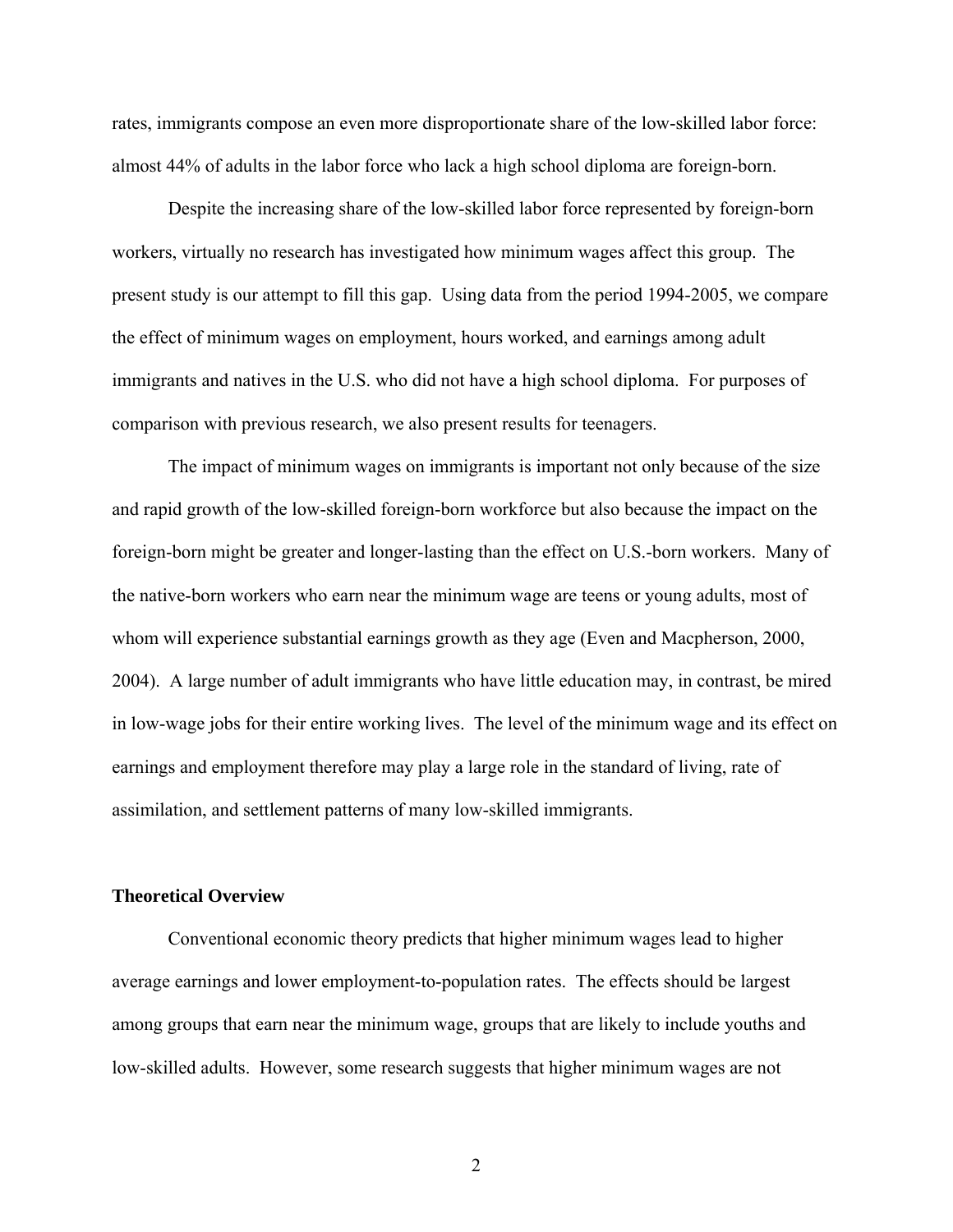necessarily associated with lower employment rates even though they boost average hourly earnings among workers (e.g., Card 1992a, 1992b; Card, Katz, and Krueger, 1994; Card and Krueger, 1994; Katz and Krueger, 1992). Potential explanations for these results include imperfectly competitive labor markets, decreases in hours worked per worker instead of in the number of workers, and improvements in the quality and productivity of workers that offset the effects of higher wage mandates. For example, employers might substitute more-skilled workers for less-skilled workers as the wage floor increases, resulting in no net change in aggregate employment but changes across subgroups. Another possibility is that employment rates based on surveys of individuals remain unchanged despite minimum wage increases because some individuals work "under the table" for wages below the legal wage floor. Individuals could be pushed into subminimum wage jobs when the wage floor rises, or they could already be working for less than the legal minimum and not be affected by increases in the minimum wage.

From a theoretical standpoint, the impact of minimum wages is likely to be larger among the foreign-born than among natives.<sup>1</sup> Immigrants on the low end of the skill distribution tend to have fewer years of education, less institutional knowledge, and worse English language skills than low-skilled natives. Commensurate with these differences, foreign-born workers who do not have a high school diploma earn 14% less than natives with similarly low educational attainment, and immigrants with a high school diploma earn 18% less than high-school-graduate natives (Economic Report of the President, 2005). Low-wage immigrants, particularly those from non-English speaking countries, have considerably lower returns to education and less U.S. labor market experience than low-wage natives (Chiswick et al., 2006). If immigrants are less productive than natives within the low-skilled group, then standard economic theories predict

<sup>&</sup>lt;sup>1</sup> We use the terms 'immigrant' and 'foreign-born' interchangeably in this article to refer to persons born outside the U.S. to parents who are not U.S. citizens. The data that we use do not allow us to distinguish between illegal immigrants, legal permanent residents, and temporary migrants.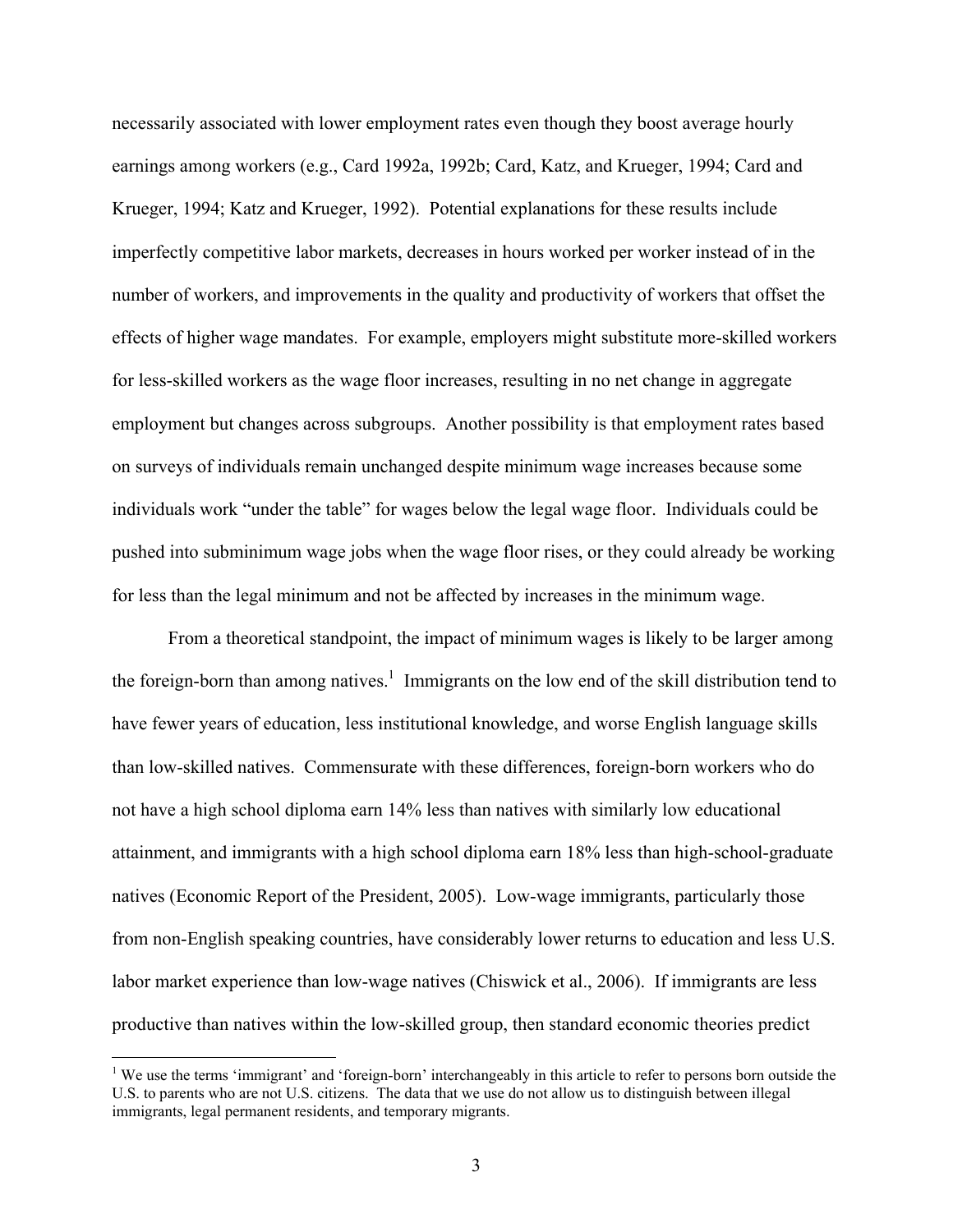that immigrants should experience more adverse employment effects than natives when minimum wages increase. $2$ 

However, there are also reasons why employment effects could be smaller for immigrants than for natives. If immigrants are more likely to work in industries with less elastic labor demand or to work off-the-books, then minimum wage increases might have *less* of an effect on employment among immigrants than among natives. In particular, the presence of a substantial number of undocumented workers among the foreign-born labor force may boost the incidence of subminimum wages in the immigrant population.<sup>3</sup> Employers who are already breaking the law when (knowingly) hiring undocumented workers may also be more willing to flout other labor regulations, such as minimum wage laws. Although covered by minimum wage laws, undocumented workers paid less than the minimum wage are probably unlikely to seek legal redress for fear of revealing their undocumented status.

 We are not aware of any previous research examining whether there are differences between immigrants and natives in the U.S. in the effects of minimum wages on employment and hours worked. Stylized facts suggest that immigrants are more likely to be affected by minimum wages than are natives. Results in Butcher and DiNardo (2002) and Chiswick, Le, and Miller (2006) suggest that the minimum wage compresses the bottom of the wage distribution more among immigrants than among natives. A recent Organization for Economic Cooperation and Development (OECD) study finds significantly more adverse effects of minimum wages and other labor market regulations on immigrants than on natives in a cross-section of OECD nations (Jean, 2006). In particular, higher minimum wages reduce female economic activity and male

 $2^{2}$  For formal models of the varying effects of minimum wage increases across skill levels, see, for example, Connolly (2003) and Lang and Kahn (1998).

 $3$  Mehta et al. (2002) indicate that about 10% of undocumented immigrants (and 3% of documented immigrants) interviewed in the Chicago area in 2001 reported being paid less than the minimum wage.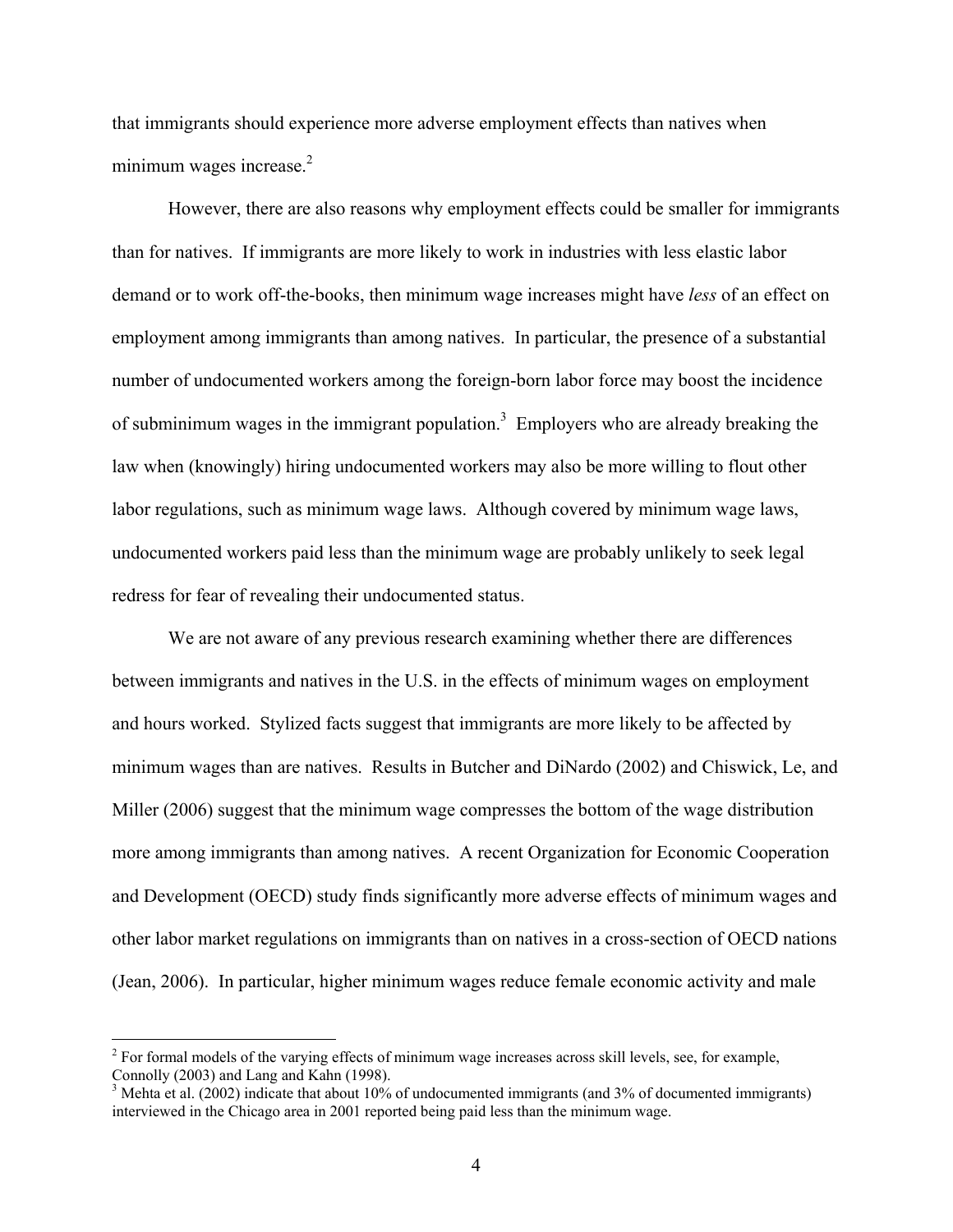employment rates more among the foreign-born than natives. Orrenius and Solomon (2006) found that the unemployment rates of immigrants—particularly young immigrants—relative to natives are higher in OECD countries with more labor market restrictions than in those with fewer such regulations. They also concluded that immigrants have relatively low employment rates compared with natives in countries with more labor market regulations.

## **Data**

<u>.</u>

We use annual state-level data to examine how minimum wages are related to employment-to-population rates, average weekly hours worked, and average hourly earnings among the employed during the period 1994 to 2005. Our measure of the minimum wage is the annual average of the higher of federal and state minimum wages (the "effective minimum wage") in each state. For simplicity and comparability to most previous studies, the analysis does not incorporate legal subminimum wages (which apply to young or recently-hired workers under the current federal law and some state laws); industry- or occupation-specific minimum wages (such as the tip credit minimum wage for some restaurant workers); city-level wage floors (which occurred in a few areas toward the end of our sample period); or "living wage" requirements.<sup>4</sup> The federal minimum wage increased twice early in our sample period, from \$4.25 to \$4.75 in October 1996 and to \$5.15 in September 1997. The number of states with a minimum wage above the federal level at some point during the year ranges from a low of 8 in 1998 to a high of 17 in 2005. Appendix Table 1 lists which states exceeded the federal minimum wage each year during our sample period.

<sup>&</sup>lt;sup>4</sup> We also do not control for changes in the Earned Income Tax Credit (EITC) or for welfare reform, which might affect low-skilled workers' incentive to work. The year fixed effects capture any national-level effects of changes in such factors. See Neumark and Wascher (2007) for a study that combines the effects of minimum wages and the EITC among teens and young adults.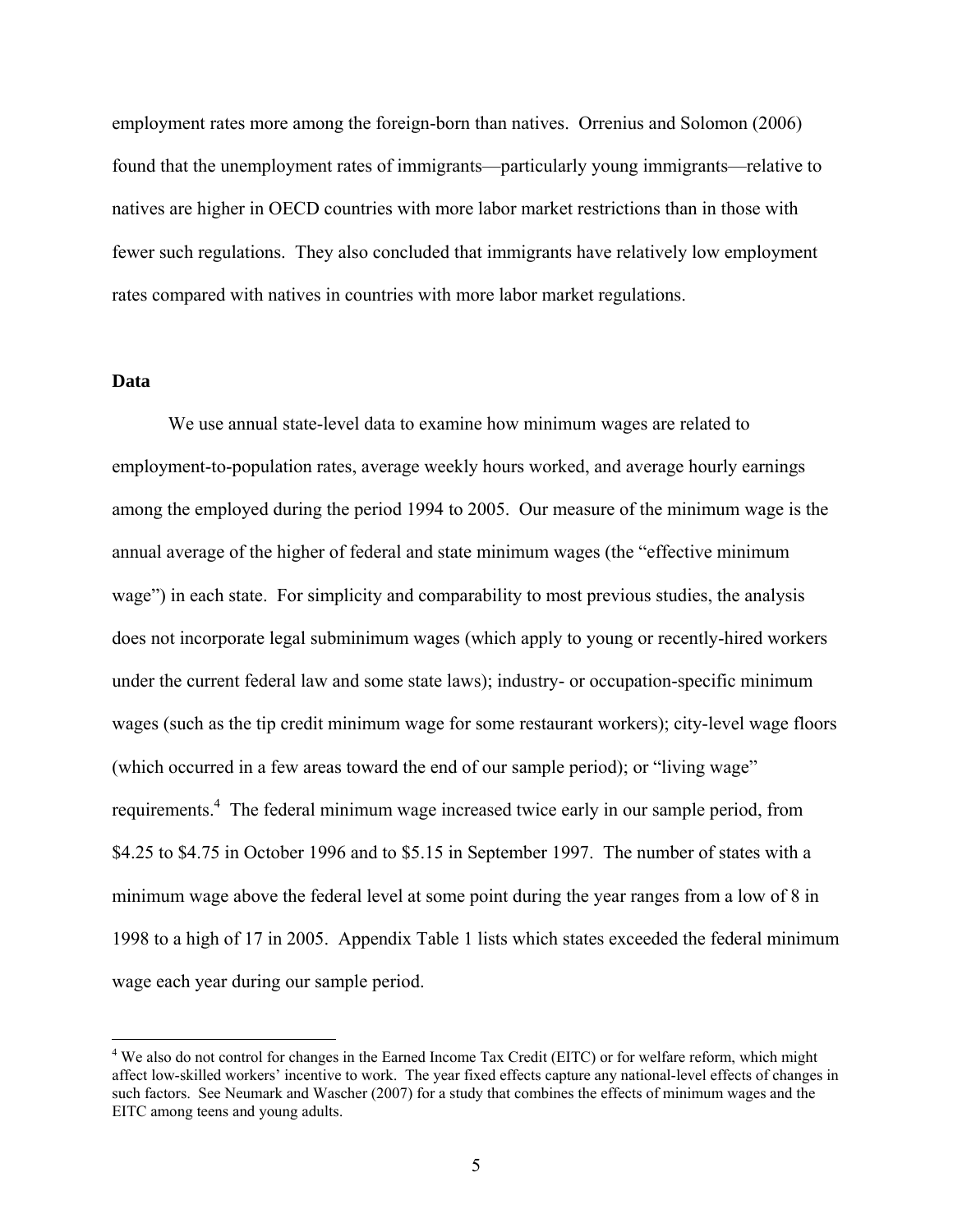Our employment, hours, and earnings measures are based on data from the Current Population Survey outgoing rotation groups (CPS ORG) during 1994-2005.<sup>5</sup> The CPS is a monthly survey of about 55,000 nationally-representative households that focuses on labor market activity. Housing units are in the sample for four months, out for eight months, and then back in the sample for four months. When a housing unit is in the fourth and eighth survey waves (the outgoing rotation), the survey asks about individuals' earnings as well as about their employment status and hours worked.

We focus on three groups: less-educated adult natives, less-educated adult immigrants, and all teens (ages 16-19). Less-educated adults here are individuals aged 20-54 who do not have a high school diploma or its equivalent. Immigrants are individuals who report being born outside the U.S. and not being a U.S. citizen at birth. $^6$  We report results for teens to provide a benchmark for comparison with much of the minimum wage literature. Because of the small sample sizes for foreign-born teens in many states (most immigrants arrive in the U.S. when they are adults, not as children), we do not stratify the teen data by nativity.

We present results for data stratified by sex as well as for the combined sexes because of concerns that immigrant women's labor force participation may differ from immigrant men's (e.g., Schoeni, 1998). As discussed below, examining the sexes separately yields some interesting results for teens as well as for less-educated adults. Previous research that examines changes in the federal minimum wage finds evidence of adverse employment effects only among male teens (Bernstein and Schmitt, 1998; Neumark and Wascher, 2007), a result we corroborate.

<sup>&</sup>lt;sup>5</sup> Our approach implicitly assumes that representation of low-skilled immigrants (and natives) in the CPS does not change in response to changes in the minimum wage. If increases in the minimum wage drive the least-skilled workers into subminimum wage jobs and "into the shadows (and out of the CPS)," as hypothesized by Cortes (2004: 10), then our results probably would be biased toward not finding effects of the minimum wage. However, Cortes finds no evidence in support of that hypothesis.

<sup>&</sup>lt;sup>6</sup> This approach does not count individuals born in Puerto Rico or other outlying areas of the U.S. (who are U.S. citizens at birth) as immigrants. Because such individuals are likely to differ substantially from individuals born in the U.S., we exclude them from the data entirely.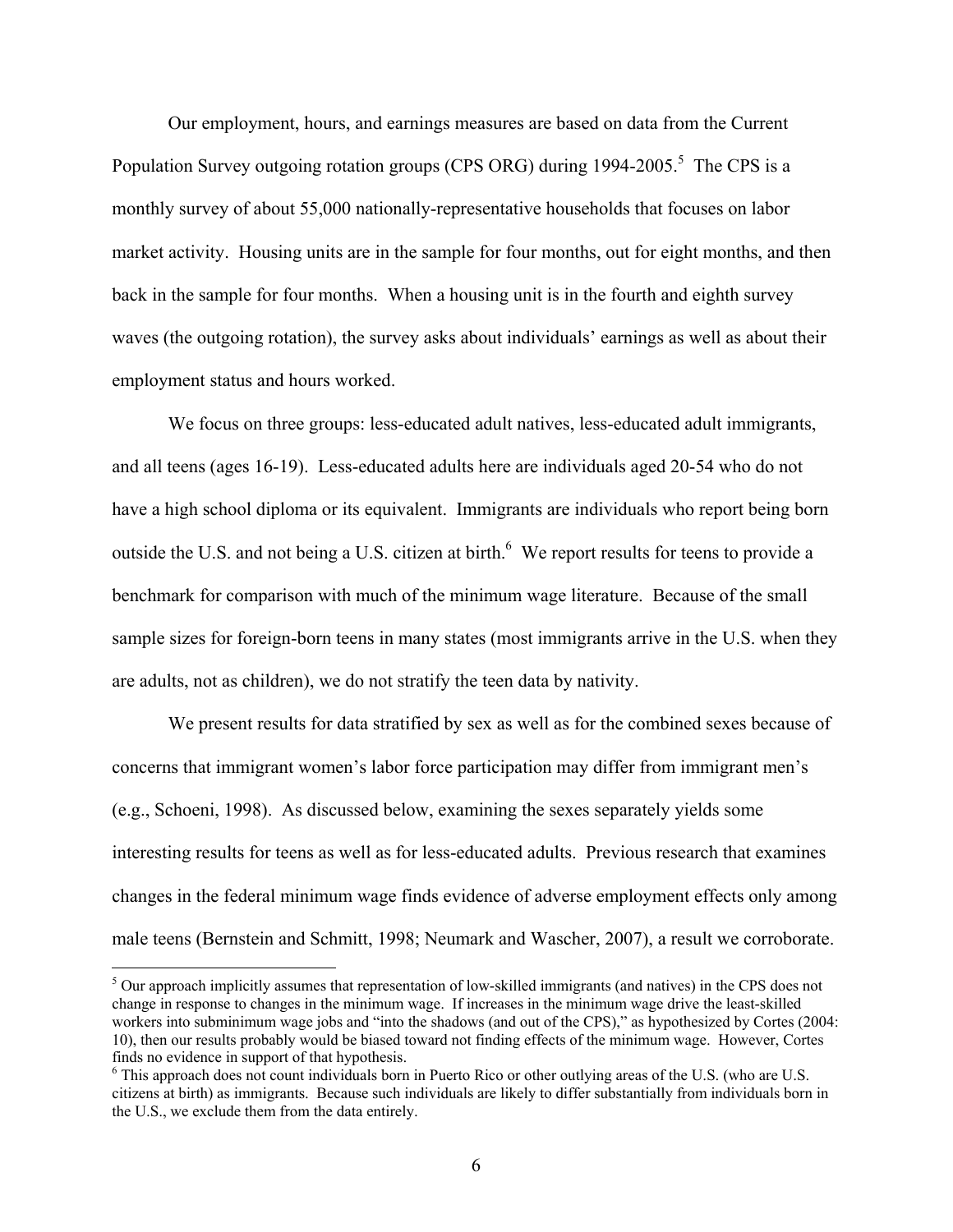We constructed annual state-level employment-to-population rates for these populations and state-level average hourly earnings among workers in these groups.<sup>7</sup> We also constructed average usual hours worked per week among all individuals and among only workers. The questions in the CPS ORG from which we constructed our measures concern employment, hours, and earnings during the survey week, not during the previous year. We deflated earnings and the minimum wage using the annual average of the consumer price index for urban wage earners (CPI-W).

 As Table 1 shows, 1.4% of workers earn exactly the effective minimum wage, 3.3% earn less than the minimum wage, and 8.5% earn above the wage floor but within 125% of the minimum wage. The fractions of workers earning exactly, less than, and slightly above the minimum wage are all higher among immigrants than among natives, higher among teens than among low-skilled adults, and higher among women than among men within age/education and nativity groups. For example, the shares of low-skilled adult immigrants who earn exactly, less than, and slightly more than the minimum wage are 5%, 7.6%, and 20.6%, respectively, versus 2.4%, 5.2% and 15.6% for natives. Increases in the minimum wage therefore should have a larger impact among low-skilled immigrants than among low-skilled natives, assuming compliance with the law. The wage distributions in Table 1 also suggest that minimum wage effects should be larger among teens than among low-skilled adults and larger among women than among men.

 The finding that immigrants are more likely than natives to earn less than the minimum wage accords with some previous research. Using 1994 CPS ORG data, Trejo (1998) notes that

<sup>&</sup>lt;sup>7</sup> We used the survey population weights to construct the employment rates and average hours and the outgoing rotation group weights to construct average earnings. The earnings sample includes both workers paid hourly and workers paid at other frequencies; we calculated average hourly earnings for the latter as usual weekly earnings divided by usual weekly hours. We used the labor force status recode to determine employment status.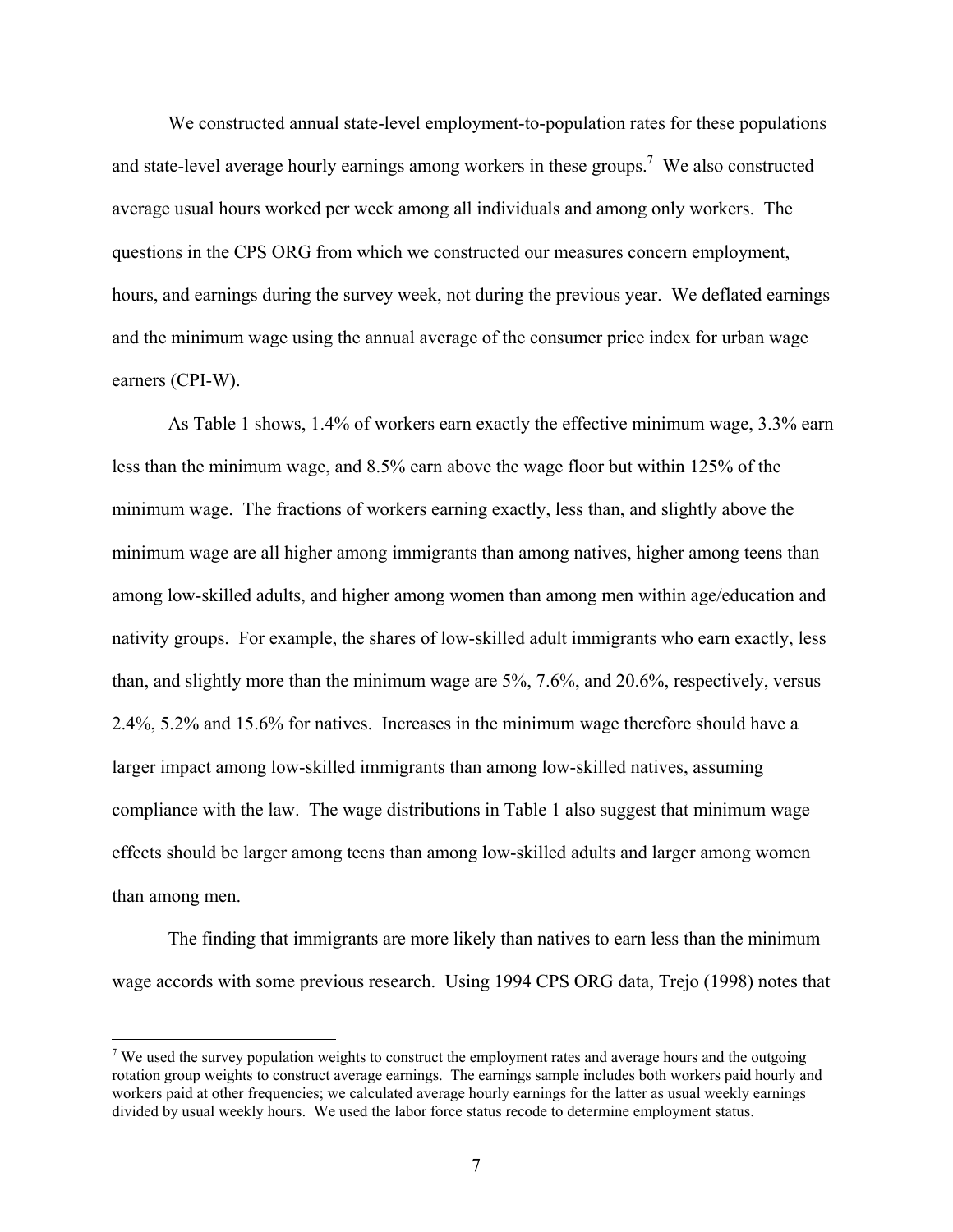5.5% of immigrants and 3.8% of natives earn less than the federal minimum wage. However, Fry and Lowell (1997) report that immigrants are less likely to earn below the federal minimum wage than natives (2.3% versus 2.9%) in June 1988 and November 1989 CPS data. The difference may be due in part to declines in immigrant "quality" across cohorts, as discussed by Borjas (1985, 1995), since we use more recent data. In addition, our analysis incorporates state minimum wages that were above the federal level. This raises the effective minimum wage in several key states that have disproportionately large numbers of immigrants, most notably California.

 Figure 1 shows the cumulative distribution of hourly earnings among low-skilled natives and immigrants and among all teens. As the descriptive statistics suggest, teens are considerably more likely to earn near the minimum wage than low-skilled adults. Among low-skilled adults, immigrants have a lower earnings distribution than natives. The figure suggests that relatively few low-skilled adult native workers are likely to be affected by minimum wage increases. During the period 1994-2005, the average increase in nominal minimum wages was less than 10% of the initial level; the federal increases that occurred in 1996 and 1997 were about 12% and 8% of the initial levels, respectively. Few adult natives, even among those who do not have a high school diploma, earn little enough to have been affected by such small increases in the wage floor.

 The various age/education and nativity groups we examine exhibit differences in employment rates as well as in earnings, as shown in the last column in Table 1. Although immigrants and natives as a whole both have employment-to-population rates of about 0.63, lesseducated immigrants are more likely to be employed than less-educated natives. This difference is driven by males; the employment rate among less-educated adult male immigrants is 18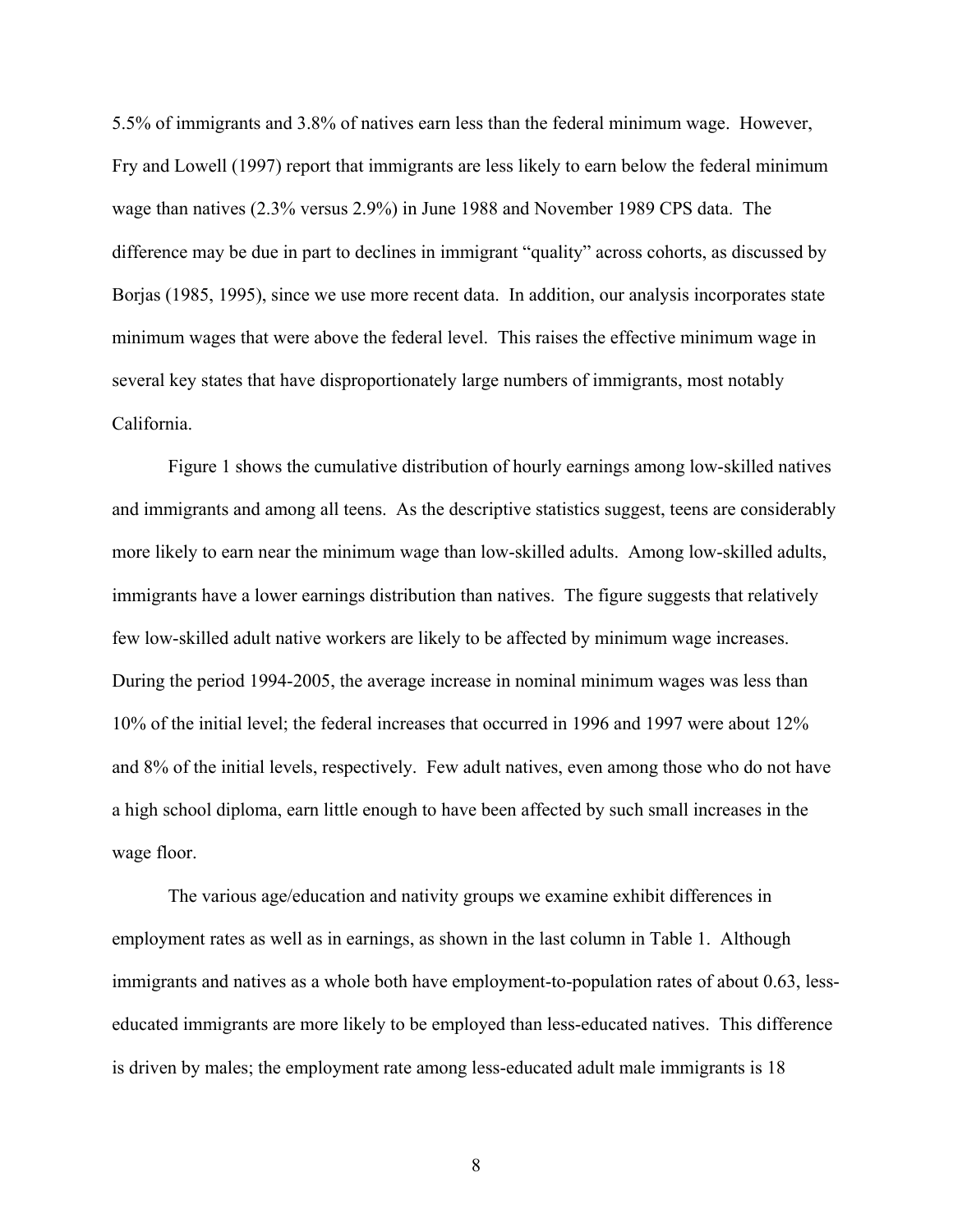percentage points higher than among less-educated adult male natives. Teens have lower employment rates than low-skilled adults. Employment rates are similar among teen males and females.

Low-wage workers are disproportionately young, female, and less-educated as well as disproportionately foreign-born. Table 2 reports average characteristics for low-wage workers and for all workers. While immigrants account for about 13% of all workers during this period, they make up almost 23% of minimum wage workers and 19% and 18% of workers earning below and slightly above the minimum wage, respectively. Teenagers and workers who have not (yet, in some cases) graduated from high school are particularly overrepresented among lowwage workers. However, a substantial fraction of minimum wage workers are not young; almost one-half of low-wage workers are at least 25 years old.

#### **Methods**

 $\overline{a}$ 

Before examining employment and hours effects, we consider the impact of the minimum wage on average hourly earnings. If we fail to find evidence of positive effects on hourly earnings, there is little reason to expect disemployment effects. Because the federal minimum wage and most state minimum wages are set by legislatures and raised infrequently, inflation erodes the real value of the minimum wage over time, making it less binding. $\frac{8}{3}$  In addition, given variation in wages across areas and sectors, minimum wages are not necessarily binding for all low-wage jobs.

We examine the relationship between real average hourly earnings and the real minimum wage using a basic panel data regression model:

<sup>&</sup>lt;sup>8</sup> During the sample period, only Oregon and Washington had state minimum wages indexed to inflation, and those laws were passed during the 2000s. As of 2007, Vermont's minimum wage increases by the smaller of 5% and the inflation rate, and Arizona, Florida and Missouri passed laws indexing their state minimum wages to inflation.)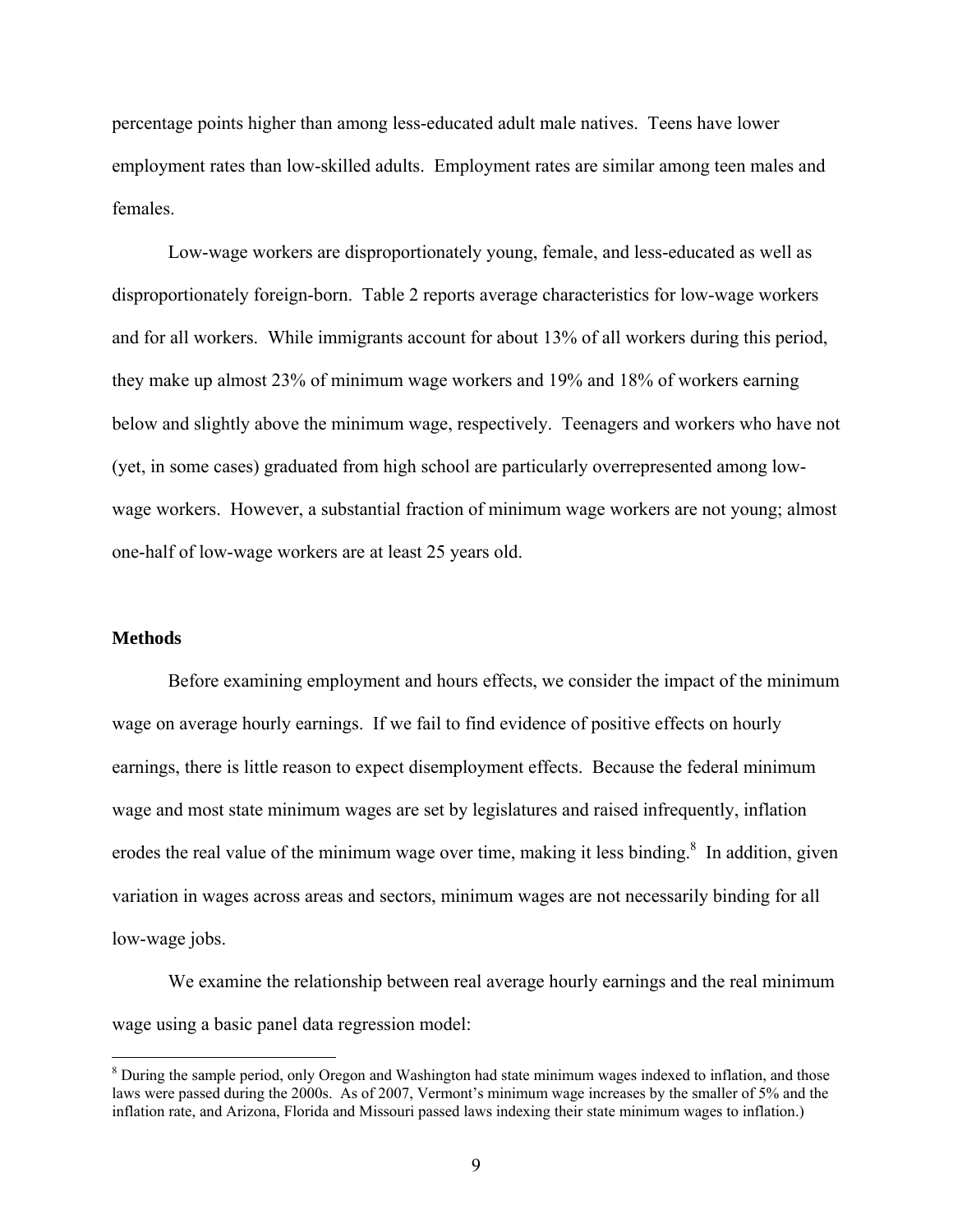$$
\ln \text{Wage}_{st} = \alpha + \beta \ln \text{MW}_{st} + \gamma \text{BusCycle}_{st} + \sigma S_s + \tau T_t + \varepsilon_{st},\tag{1}
$$

where *s* indexes states and *t* years in annual state-level data. The coefficient on the real minimum wage variable, *β*, gives the elasticity of average hourly earnings with respect to the minimum wage. We estimate the wage model separately for less-educated native workers, lesseducated foreign-born workers, and teens in order to examine how groups' average earnings are related to the minimum wage.

Some specifications include controls for state-level economic conditions. We use three controls for the business cycle: the natural log of real gross state product (GSP) per capita, initial unemployment insurance claims, and the real value of permits issued for privately-owned residential construction (single-family homes, apartments, and condominiums). We include these variables as business cycle controls because they are indicators of current or 'coincident' economic activity; in contrast, the unemployment rate, which previous research often used to control for the business cycle, is a lagging indicator of economic activity. If the minimum wage is endogenous with respect to business cycle conditions, with states more likely to raise their wage floor when the economy is booming, then the estimated coefficient on the minimum wage variable in the earnings model tends to be biased upward because wages would be increasing anyway due to economic growth. Including the business cycle controls helps reduce this endogeneity bias.

The empirical model includes state and year fixed effects. The state fixed effects capture any time-invariant factors that affect average wages within each state while the year fixed effects capture any time factors that are common across states, such as the national business cycle.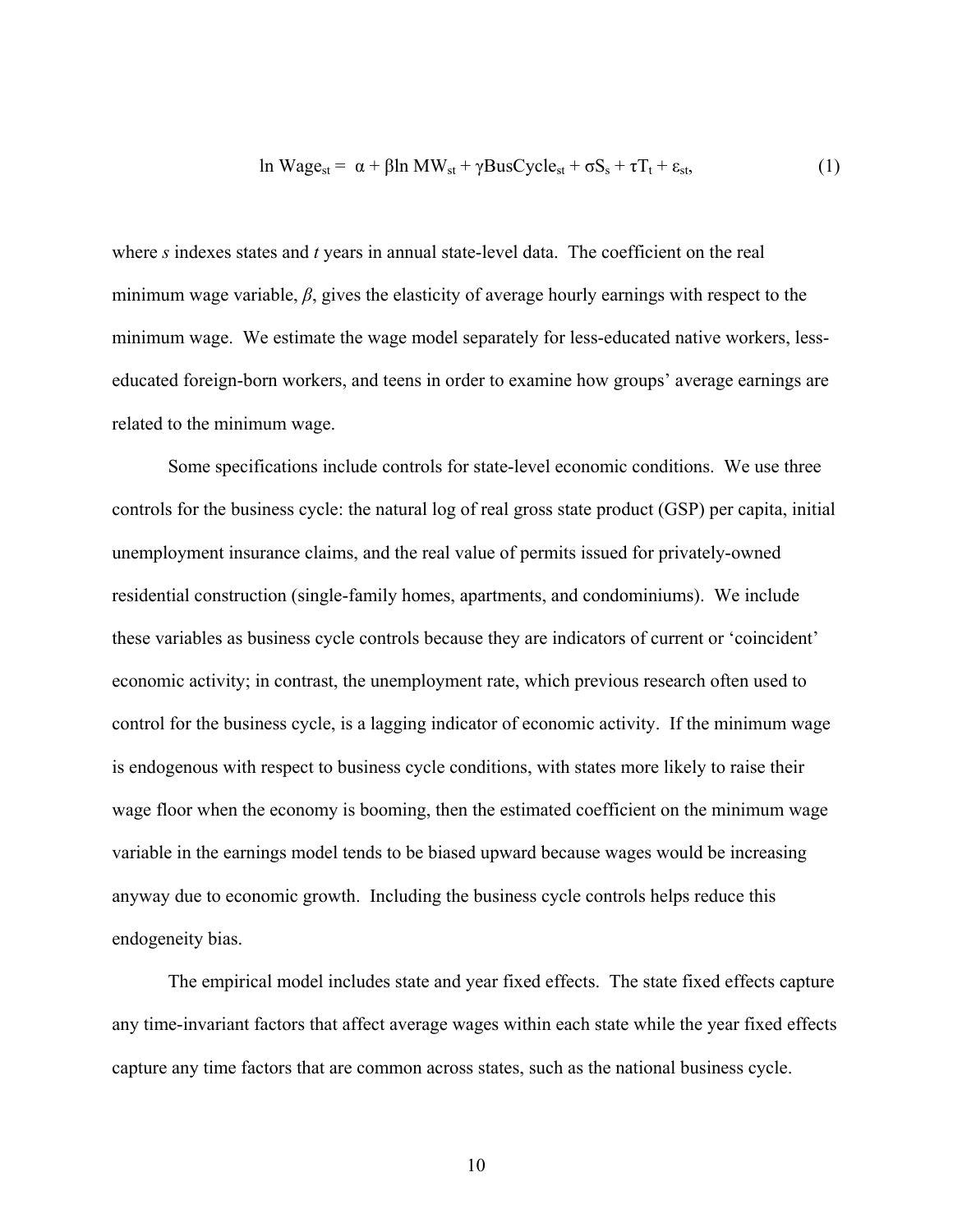Because we use the higher of state and federal minimum wages as the minimum wage variable, the model measures the effect of both state-level increases beyond the federal rate and federal increases in states that do not have minimum wages above the federal level. The standard errors are Huber-White corrected and clustered on the state to control for heteroscedasticity. In the earnings regressions, observations are weighted using the sum of the outgoing rotation weights within the state-year-group cell in the CPS ORG data.

The standard model of labor supply and demand posits that the imposition of a binding minimum wage will reduce employment by moving the equilibrium employment level back along the labor demand curve. The higher the minimum wage, the lower the employment level. Minimum wage studies are, in essence, measuring the elasticity of labor demand with respect to wages by using the minimum wage as an exogenous source of variation in wages.

The basic regression model we use to examine employment effects is similar to the earnings model:

$$
\ln \text{Emp}/\text{Pop}_{\text{st}} = \alpha + \beta \ln \text{MW}_{\text{st}} + \gamma \text{BusCycle}_{\text{st}} + \sigma S_{\text{s}} + \tau T_{\text{t}} + \varepsilon_{\text{st}} \tag{2}
$$

where *s* indexes states and *t* years in annual state-level data. The left-hand-side variable is the employment rate for a particular age/education/nativity group. The minimum wage variable, *MW*, is the real effective minimum wage. We take the natural log of both variables of interest, the employment rate and the minimum wage, so the estimated coefficients can be interpreted as elasticities. As in the wage regressions, the model controls for the business cycle since it might confound the effect of the minimum wage on employment. The business cycle controls (which are the same as those used in the earnings regression model) also reduce any endogeneity bias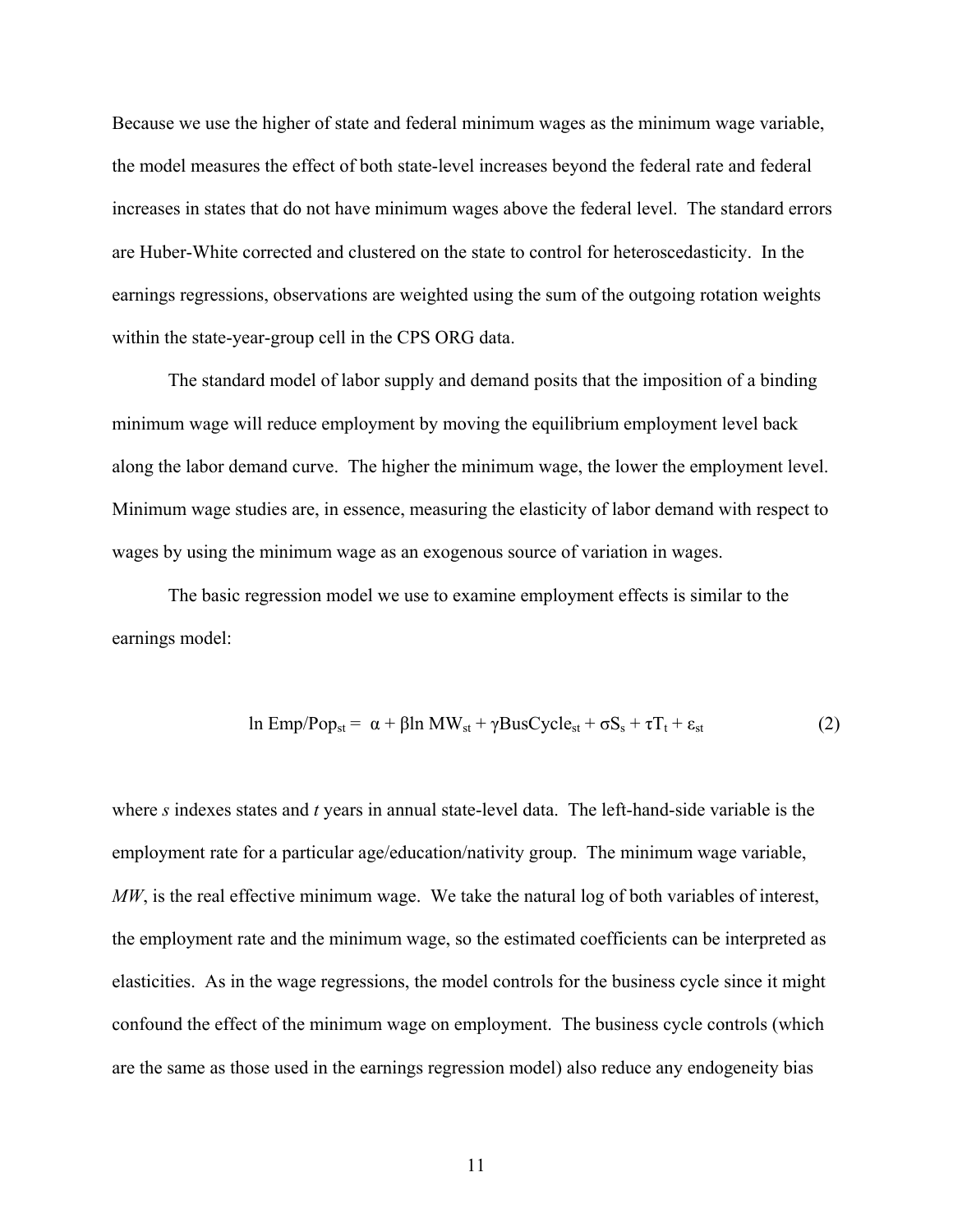that would occur if minimum wage increases are cyclical; this would tend to bias up (toward zero) the estimated coefficient on the minimum wage variable in employment models because it would attenuate the negative effect of minimum wage increases. The employment regression model includes state and year fixed effects, and the standard errors are Huber-White corrected and clustered on the state. Observations are weighted using the sum of the survey population weights within the state-year-group cell in the CPS ORG data.

 The above model is a reduced form specification that estimates the relationship between the employment rate and the real minimum wage. It does not capture how binding the minimum wage is, i.e. how far it is from the market-determined wage. We therefore also estimate a variant that uses the *relative* minimum wage instead of the real minimum wage. Following Neumark and Wascher (2006) and Keil, Robertson, and Symons (2001), we specify this model as

$$
\ln \text{Emp}/\text{Pop}_{\text{st}} = \alpha + \beta \ln(\text{MW}_{\text{st}}/\text{Wage}_{\text{st}}) + \rho \ln(\text{Wage}_{\text{st}}) + \gamma \text{BusCycle}_{\text{st}} + \sigma S_s + \tau T_t + \varepsilon_{\text{st}}
$$
\n(3)

which includes both the log of the relative minimum wage and the log of the real average wage. The variable *Wage* is the real average wage among adults aged 20-54 in a state and year; it does not vary across age/education/nativity groups. The goal of this specification is to control for the cost of low-wage workers (who are hired at or near the minimum wage) relative to other workers. As the minimum wage increases relative to the average wage among prime-age workers, employers are expected to substitute more prime-age, skilled workers for relatively younger, less-skilled workers, creating larger disemployment effects.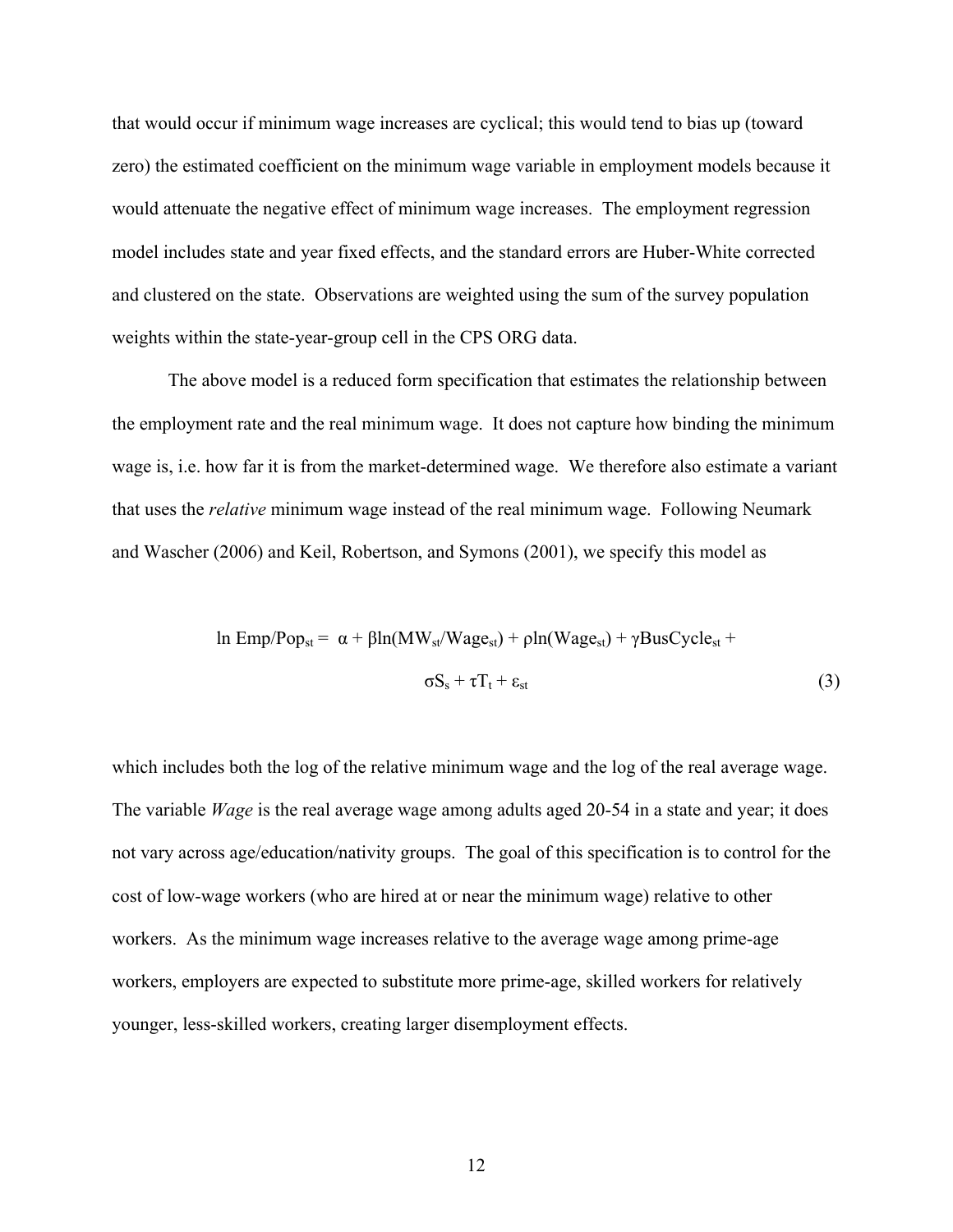We use similar models to examine the effect of the minimum wage on average usual weekly hours worked. For each age/education/nativity group, the hours models are estimated in both a sample restricted to workers and in the entire survey population (which includes nonworkers with zero hours worked). The sample of workers captures whether businesses react to higher minimum wages by increasing hours among remaining workers—such as by substituting full-time workers for part-time workers—or by cutting average hours instead of reducing employment levels. Those results are best interpreted together with the employment results; finding no disemployment effects but a decline in hours might have different distributional implications from finding a negative employment effect but an increase in hours among individuals who remain employed. The regressions that include all individuals, not just workers, aim at capturing the effect of the minimum wage on total hours worked, which implicitly incorporates employment effects.

 We show the robustness of our main results to using a specification which controls for the business cycle with the unemployment rate, similar to that used by Neumark and Wascher (1992). This specification sometimes adds a variable measuring the size of the group examined as a fraction of the population aged 16-64 to control for any labor supply or cohort size effects. We also examine the robustness of our main results for teens to controlling for the fraction of teens enrolled in school.

#### **Results**

## *Earnings Effects*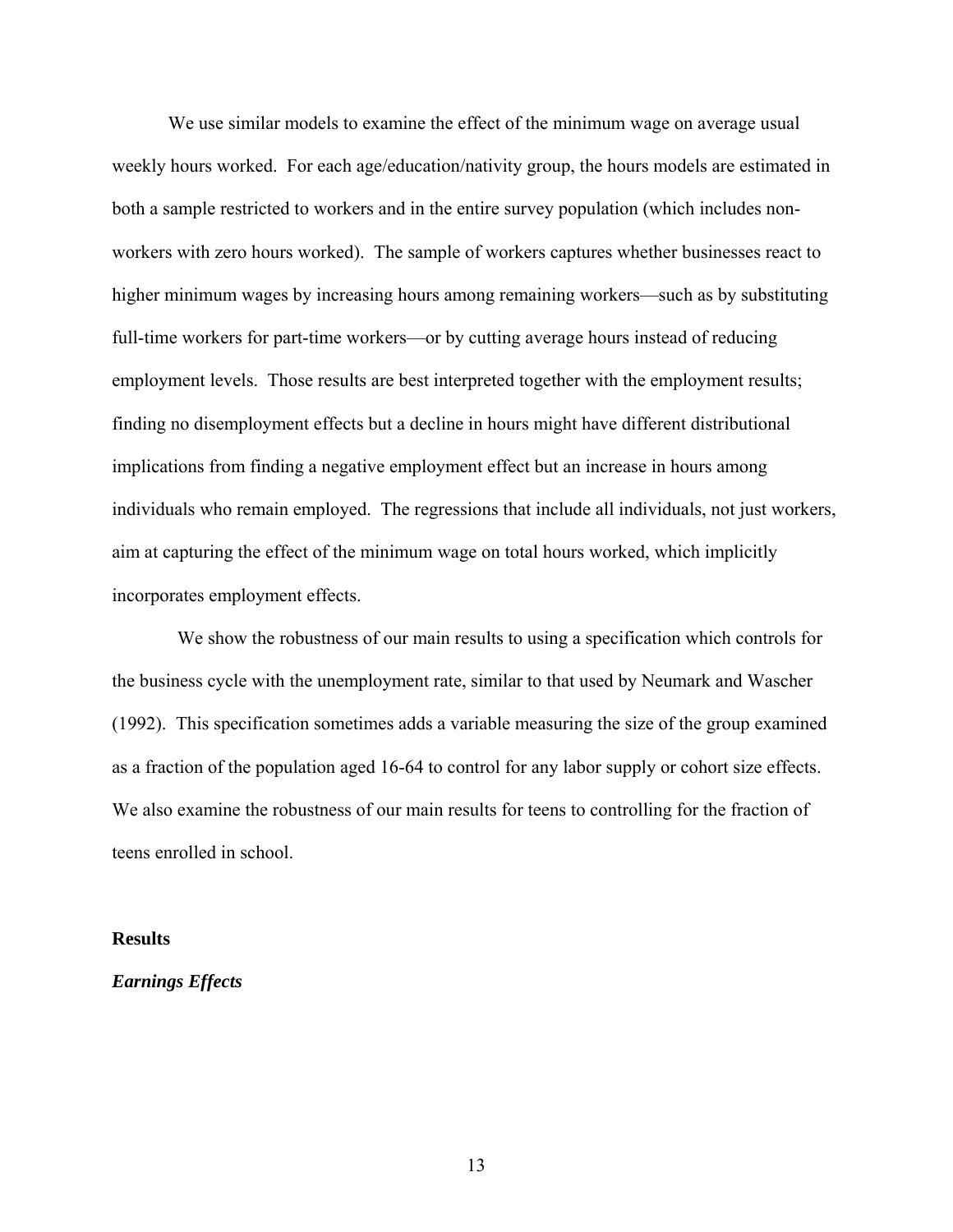The regression results suggest that minimum wages boost earnings among low-skilled immigrants and among teens but not among low-skilled natives.  $\frac{9}{5}$  As Table 3 shows, a 10% increase in the minimum wage is associated with a 2.2% increase in average hourly earnings among immigrant men and a 2.4% increase among immigrant women when the model does not control for the business cycle. As expected, minimum wages are generally procyclical and controlling for state-level economic conditions reduces the estimated effect of the minimum wage; the effect of a 10% increase is to raise less-educated immigrants' average hourly earnings by about 1.6% among both men and women. The estimated coefficients for less-educated adult natives, in contrast, are both much smaller in magnitude (and sometimes negative) and statistically insignificant. This result is not surprising given the distribution of earnings relative to the minimum wage among natives who do not have a high school diploma, as discussed above.

The estimated earnings effect is largest among teens. Estimates that combine the sexes and control for business cycle effects, suggest an earnings elasticity of about 0.18. This result appears to be driven by male teens; the estimated elasticity of average hourly earnings with respect to the minimum wage is considerably larger among male teens than among female teens when controlling for the business cycle  $(0.22 \text{ and } 0.14 \text{, respectively}).$ 

As a specification check, we also estimated the earnings regression among workers who have at least a college degree. These workers should not be affected by changes in the minimum wage, so a significant coefficient on the minimum wage variable in the earnings regression

<sup>&</sup>lt;sup>9</sup> The results are similar (although generally slightly larger in magnitude) when only workers paid hourly are included in the sample.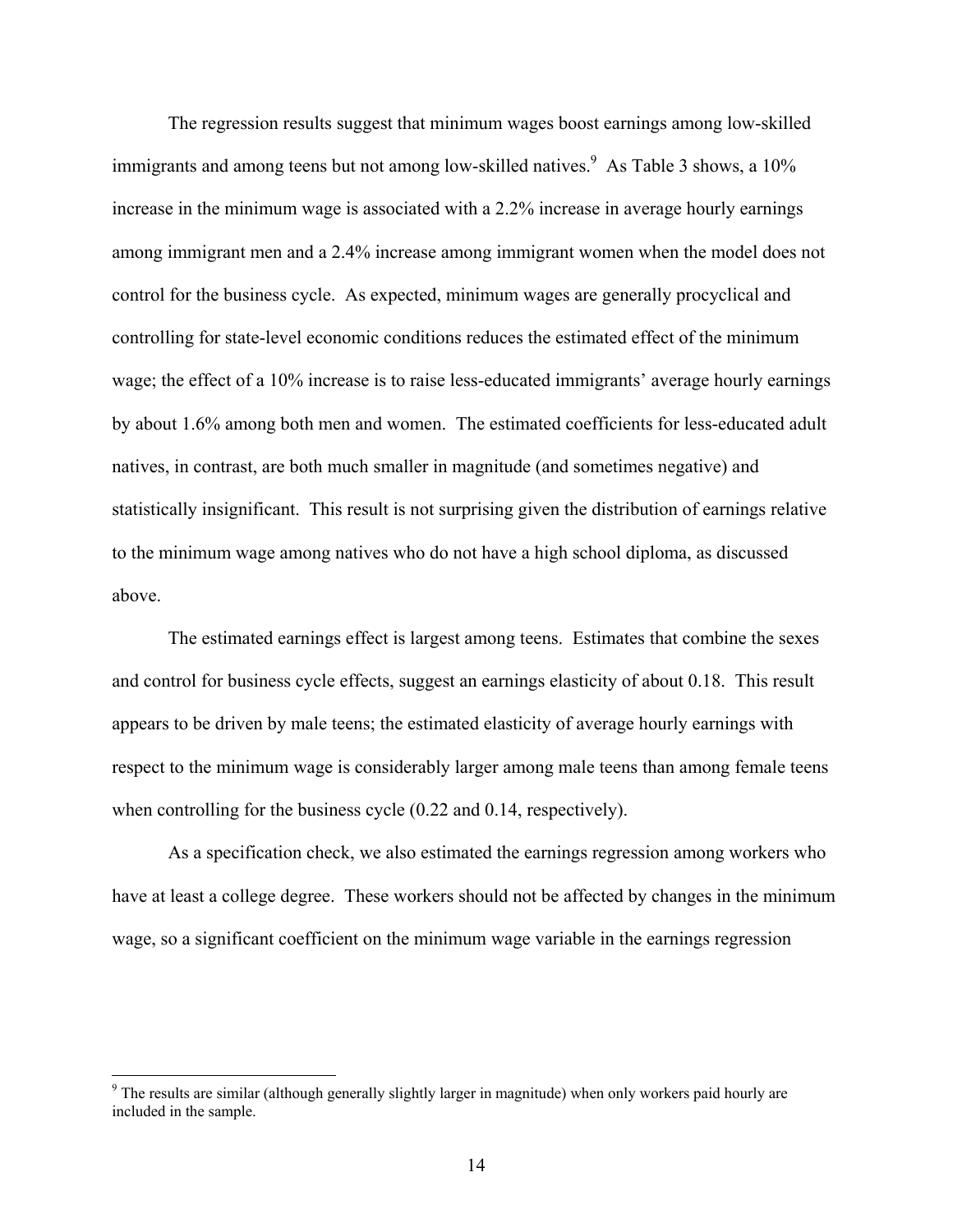would suggest a problem with our specification. As expected, we found no relationship between average hourly earnings and the minimum wage among college-educated workers.<sup>10</sup>

## **Employment Effects**

 $\overline{a}$ 

The results do not indicate that higher minimum wages have adverse effects on employment rates among low-skilled adults. As the top panel in Table 4 shows, employment among neither low-skilled adult immigrants nor adult natives is significantly negatively associated with the real minimum wage. The estimated coefficients among low-skilled adult men are positive but, controlling for state-level economic conditions in column 4, statistically insignificant. Given the absence of positive wage effects, it is not surprising that we do not find adverse employment effects among natives. Table 3 does indicate positive wage effects among immigrants, but the results in Table 4 indicate that these wage increases do not cause significant employment losses. As expected, including controls for general economic conditions to reduce endogeneity bias lowers the estimated coefficients on the minimum wage variable in all of the specifications.

The results do indicate adverse employment effects among teens, with a 10% increase in the minimum wage reducing teen employment by about 1.8% when controlling for state-level economic conditions. This estimate is similar to results reported in previous studies that have found adverse effects among teens in analyses combining the sexes (e.g., Burkhauser, Couch, and Wittenburg, 2000; Neumark and Wascher, 1992, 1994). The result is again driven by male teens, among whom a 10% increase in the minimum wage reduces employment by about 1.9%. The results do not indicate a significant effect among female teens. Our finding that the minimum wage has a more adverse employment effect among male teens than among female

<sup>&</sup>lt;sup>10</sup> The estimated coefficient in a regression pooling these highly-educated natives and immigrants was  $0.017$  (0.032).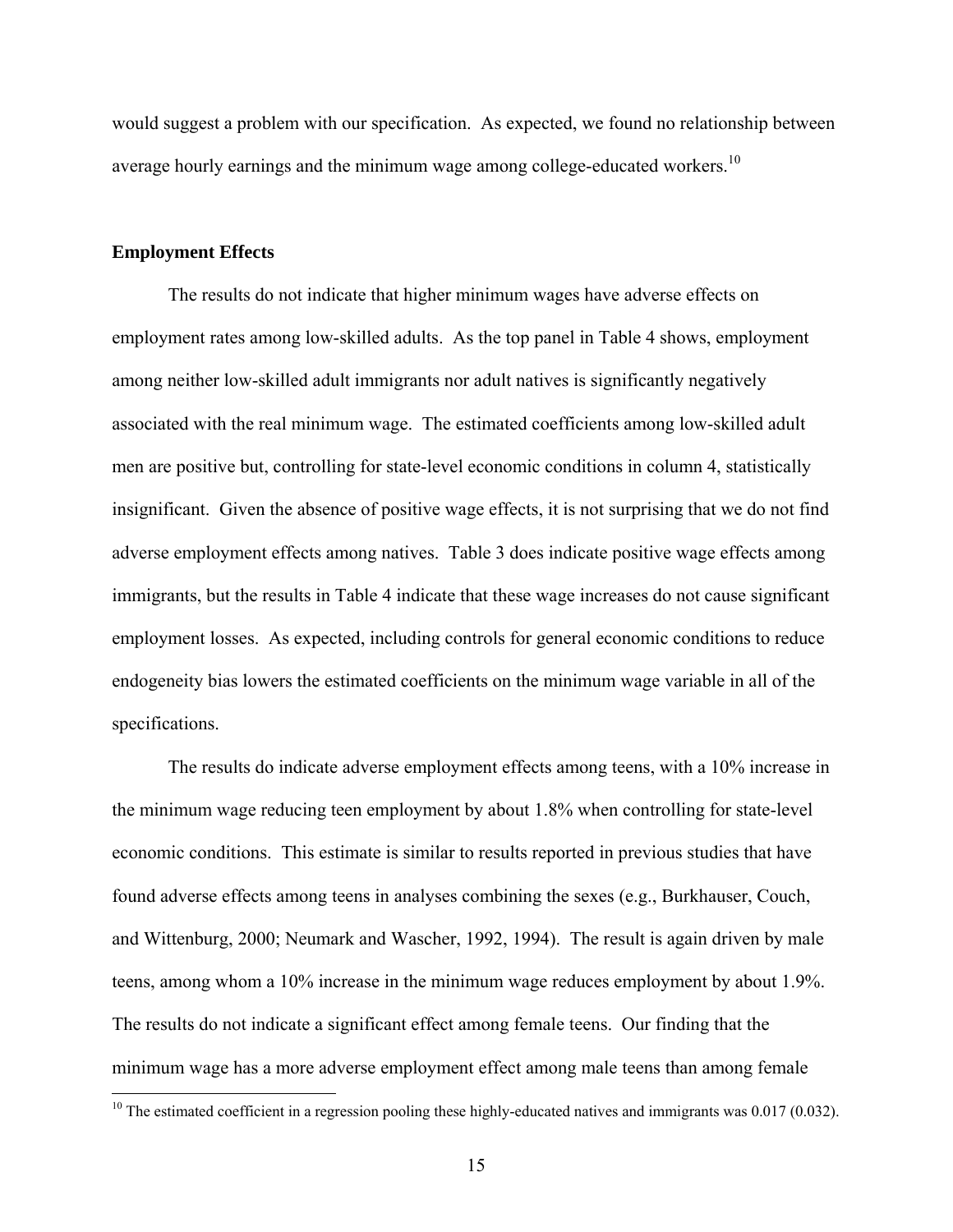teens is similar to results reported by Bernstein and Schmitt (1998) and Neumark and Wascher  $(2007).$ <sup>11</sup>

We find similar results when using the relative minimum wage to measure the level of the wage floor. As shown in the bottom panel of Table 4, the estimated coefficients of the relative minimum wage variable are fairly similar in magnitude and statistical significance to the estimated coefficients of the real minimum wage variable. As with the real minimum wage results, the adverse employment effects of higher relative minimum wages are concentrated among male teens in the specifications that control for the business cycle. In results not shown here, the estimated coefficients on the real average wage variable are typically negative and statistically significant. Keil at al. (2001) report a similar result from their relative minimum wage specification.

#### **Hours Effects**

 $\overline{a}$ 

 Another possible effect of higher minimum wages is changes in hours worked. As discussed above, average hours could increase or decrease among the sample of workers while average hours worked are expected to decrease among the population as a whole in response to higher minimum wages. Previous research has reached mixed conclusions about the effect of minimum wage increases on average hours (Couch and Wittenberg, 2001; Neumark, Schweitzer, and Wascher, 2004; Zavodny, 2000).

 The results suggest that, like employment, average hours worked do not fall among lowskilled immigrants when the real minimum wage increases.<sup>12</sup> As the top panel of Table 5 shows,

<sup>&</sup>lt;sup>11</sup> However, Pabilonia (2002) finds a more adverse effect among females than males when examining workers aged 14-16 using data from the National Longitudinal Survey of Youth 1997.

<sup>&</sup>lt;sup>12</sup> For brevity, we only present hours results for the real minimum wage specifications. Results using the relative minimum wage are similar.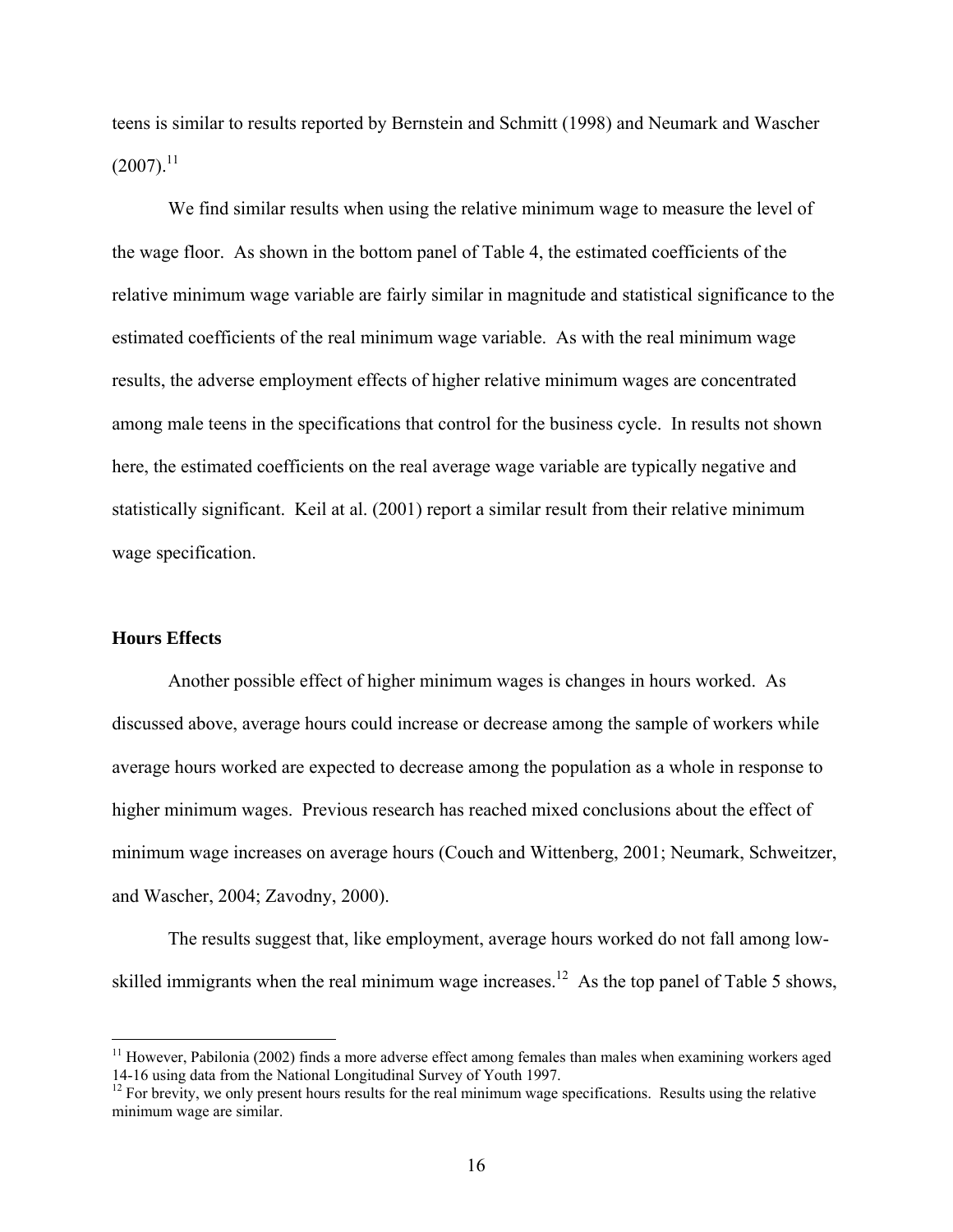there was no statistically significant relationship between average hours and the minimum wage among low-skilled immigrants who worked. In addition, average hours among low-skilled immigrants as a whole, including nonworkers, are not significantly associated with the minimum wage, as shown in the bottom panel of the table. The results also do not indicate significant effects on average hours among low-skilled natives, which again is not surprising given the lack of earnings effects.

The results do indicate that changes in the real minimum wage lead to changes in average hours among employed teens. When the minimum wage increases, average hours tend to increase among male teens who work and to fall among female teens who work. The estimated responses to a 10% increase in the real minimum wage are a 0.9% increase in male teen workers' average hours (although only significant at *p*=0.11) and a 1.3% decrease in female teen workers' average hours. The latter result explains our failure to find adverse employment effects among female teens—their hours are cut instead. There is also a negative effect on average hours among female teens as a whole (panel B) while there is no significant negative effect among all male teens. However, our earlier results did indicate a negative overall employment effect among male teens.

### **Robustness of Results**

 Our results thus far suggest that teens experience adverse effects from higher minimum wages, either in the form of employment losses among males or hours cuts among females. We find no evidence of significant employment or hours reductions among low-skilled adult immigrants despite positive effects on hourly earnings. We find no effects on average earnings, employment, or hours among low-skilled adult natives. We examine the robustness of these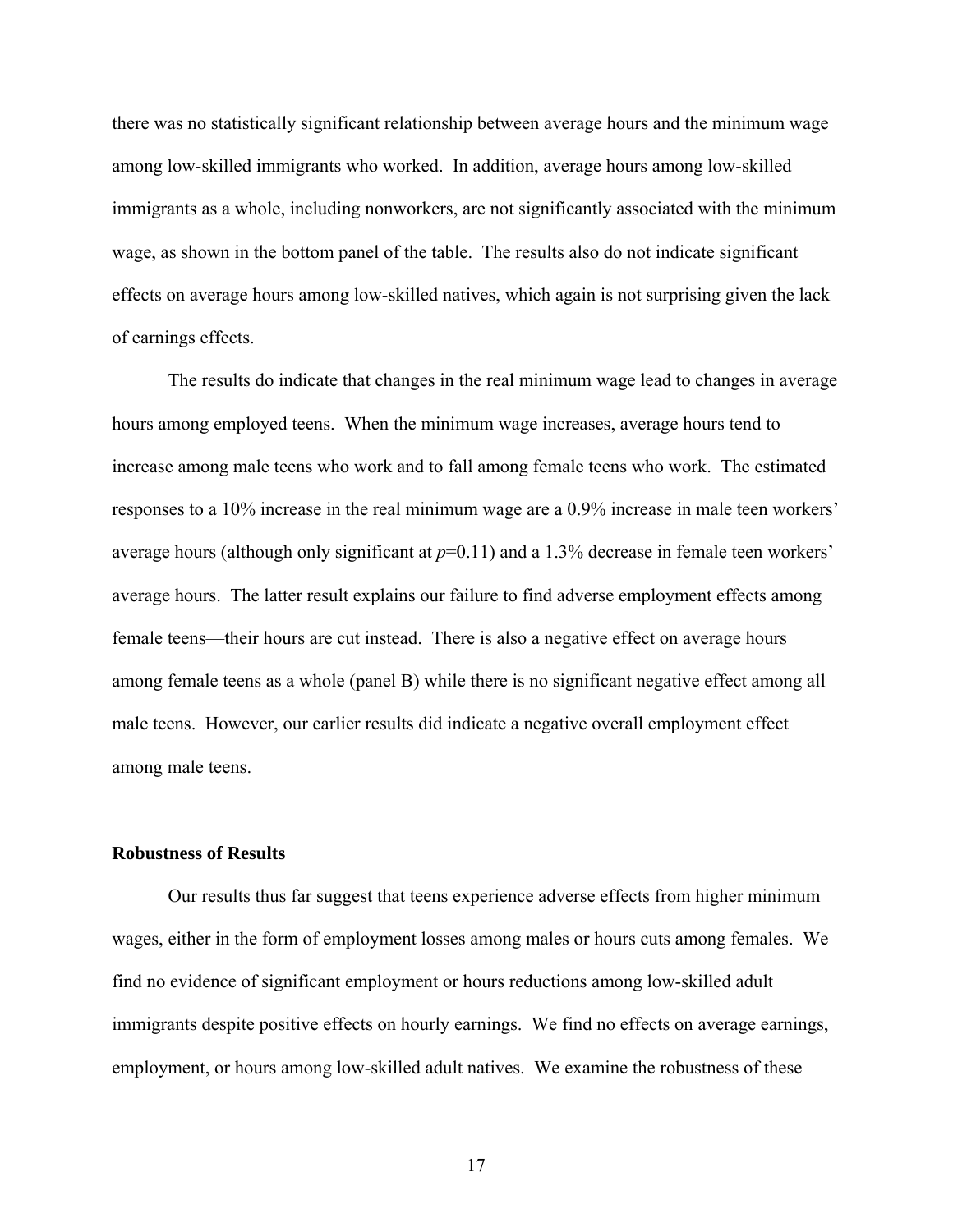results to three variations on our main specification: using the unemployment rate to control for state-level economic conditions; controlling for the relative population size of the age/education/nativity group; and, among teens, controlling for the school enrollment rate.

 The results are, in general, robust to these changes (see Appendix Table 2). The employment rate among low-skilled adult male natives is positively associated with the real minimum wage when the unemployment rate is included, and the employment rate among lowskilled adult male immigrants is positively associated with the real minimum wage when the relative population size is added to the specification that includes the unemployment rate. The negative employment effects among male teens become smaller in magnitude and significance when the unemployment rate and then the relative population size are included in the regression. We have chosen to focus on results that use other variables to control for the business cycle since the unemployment rate, unlike employment, lags economic activity. The negative hours result among female teen workers is sensitive to including the enrollment rate, but we note concerns that enrollment may be endogenous with respect to the minimum wage.

 The full effect of changes in the minimum wage may not occur immediately but rather with a lag. To investigate this possibility, we include a one-year lag of the real minimum wage in the earnings, employment, and hours regressions. Neumark and Wascher (1992), Baker et al. (1999), and Burkhauser et al. (2000), among others, use a similar approach in state-level panel data. The results are not shown here because we do not find that the one-year lag of the real minimum wage is significantly negatively associated with employment rates or average hours, with one exception: employment among low-skilled adult immigrant women. The results for the sum of the estimated coefficients of the current and lag minimum wage variables are also not different from the current minimum wage results shown in the tables: higher minimum wages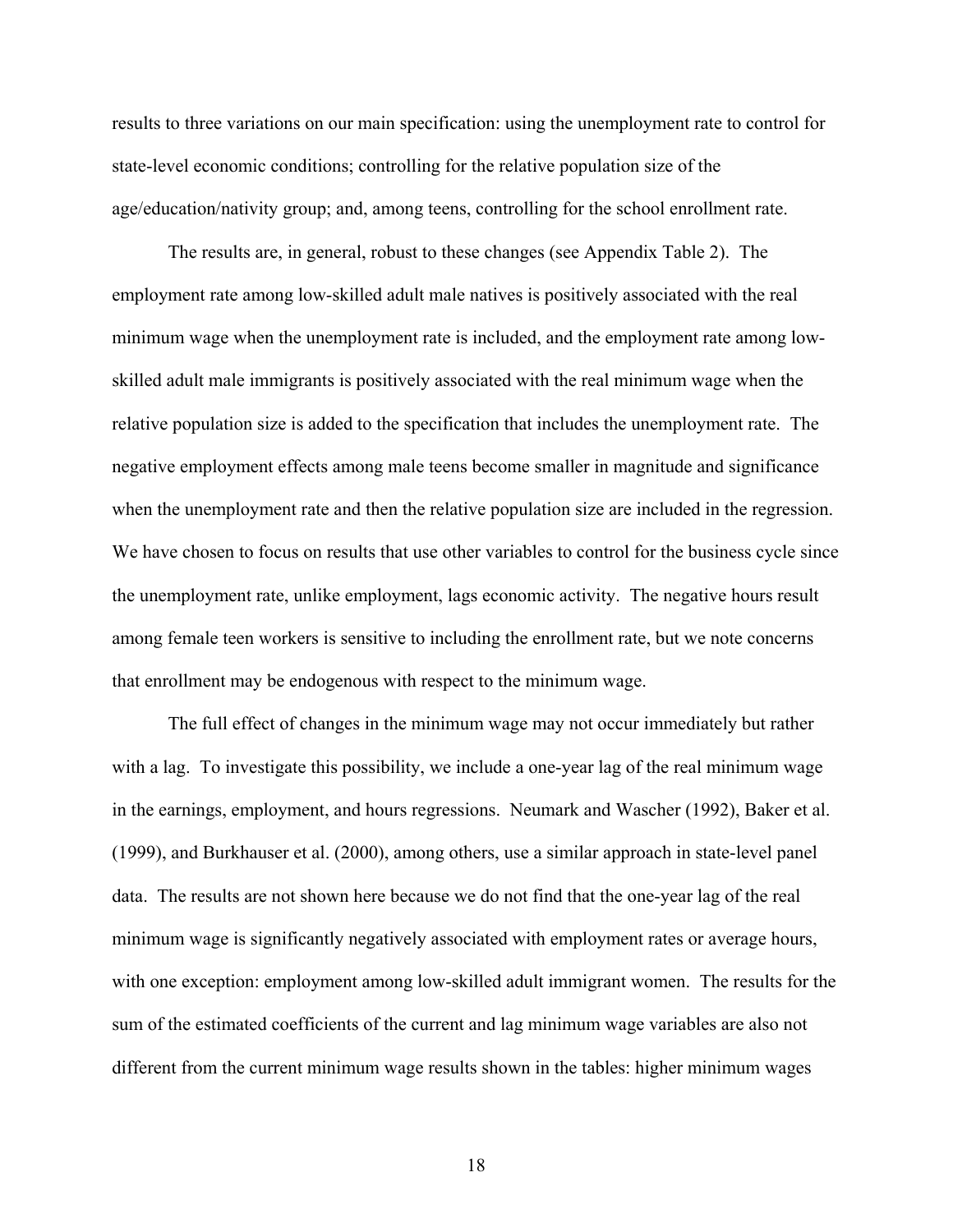lead to lower employment among male teens and lower hours among female teens but do not have a significant effect on low-skilled adult immigrants or natives.

 The gender asymmetry in the teen results is striking. Female teens are more likely to earn near the minimum wage but experience smaller wage effects from minimum wage increases. Female teens appear to have experienced a cut in hours, while male teens appear to have lost jobs entirely when the minimum wage rises. Gender differences in industry and occupation, such as females being more likely to hold tipped jobs that usually were not directly affected by minimum wage hikes, are one potential reason for these asymmetries.

 Another potential explanation is gender differences in enrollment behavior; young women are more likely than young men to be enrolled in school. Regressions of the log of the fraction of teens aged 16-19 enrolled in school (either full-time of part-time) on the log of the real minimum wage, the business cycle controls, and state and year fixed effects indicated that higher minimum wages reduce the fraction of female teens enrolled in school but have no significant effect among male teens.<sup>13</sup> Of course, this simple regression does not control for the fact that employment, hours, and enrollment are all jointly determined. Reasons for the gender difference in the effects of the minimum wage on enrollment and labor force outcomes are an interesting area for research but beyond our focus on immigrants here.

#### **Undocumented Immigrants and the Minimum Wage**

<u>.</u>

 As discussed earlier, increases in the minimum wage might have no effect on undocumented immigrants if their employers do not obey minimum wage laws. Our estimated positive wage effects among immigrants may overstate the total effect on low-skilled immigrants if the CPS does not include undocumented immigrants and those workers are relatively

<sup>&</sup>lt;sup>13</sup> The estimated coefficient for females was  $-0.151$  (0.057), and  $-0.060$  (0.058) for males.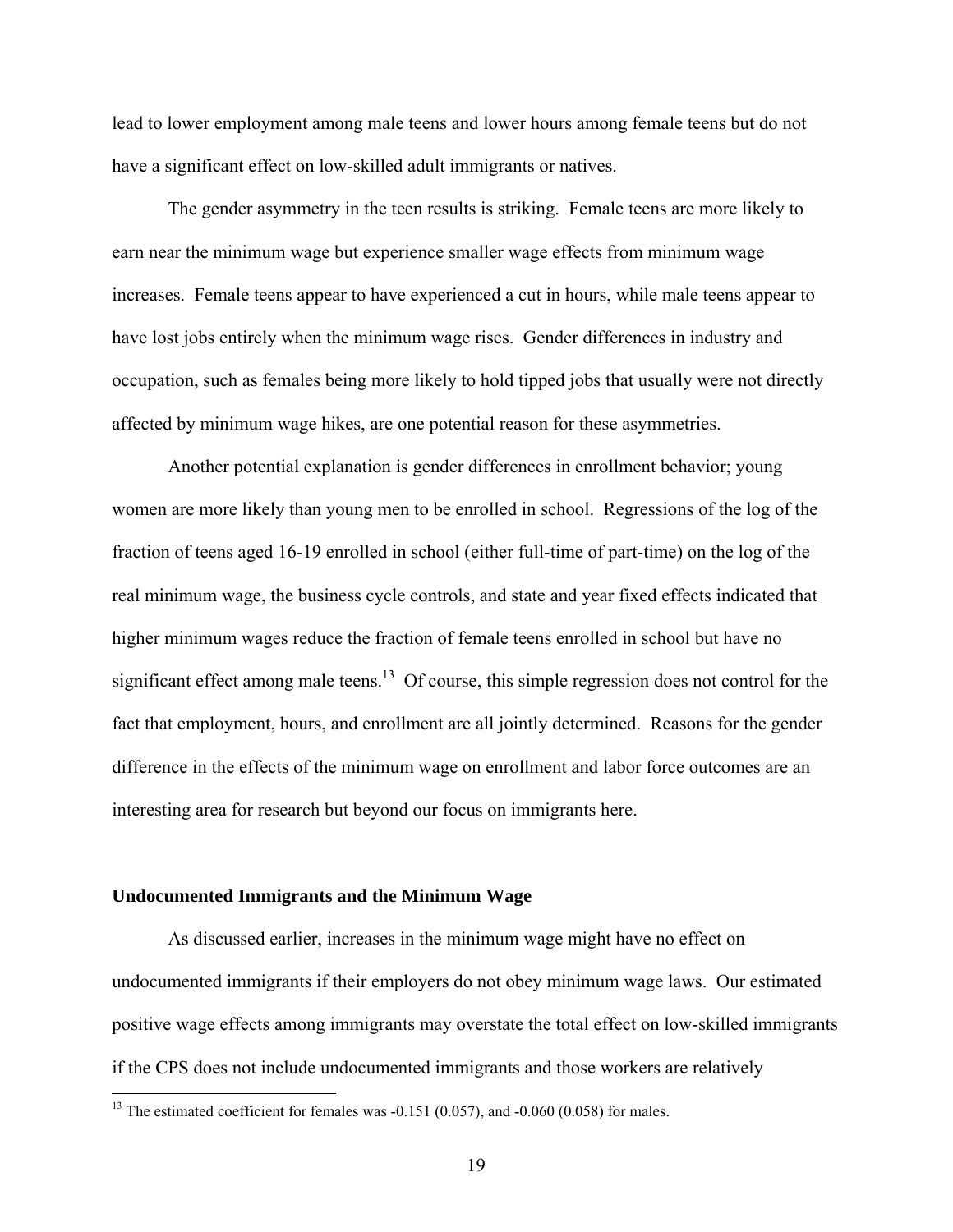unaffected by minimum wage increases. Although previous studies indicate that the CPS does include undocumented immigrants (Bean et al., 1998; Hanson, 2006), this group is likely underrepresented in the surveys. Estimates suggest that in the late 1990s, the CPS probably missed between one-quarter and one-third of illegal immigrants (Passel and Fix 2001). Post-2000, the undercount is generally believed to be much improved, with the CPS covering about the same share of the illegal immigrant population—about 90 percent—as the 2000 Census (Passel, Van Hook, and Bean 2004).

 In order to examine the effect of the minimum wage on undocumented immigrants, we estimated the labor force outcomes regressions separately for low-education immigrants from Latin America and from Asia. Latin American countries accounted for at least 80 percent of undocumented immigrants present in the U.S. in 2000 (INS 2003; Passel, Capps, and Fix 2004), so the fraction of low-education immigrants who are undocumented is likely to be higher among Latin Americans than among Asians. Interestingly, we found a significant positive relationship between the minimum wage and hourly earnings among Latin Americans but not among Asians. Much as with our results above, we did not find evidence of significant negative effects on employment or hours for immigrants from either region.

#### **Mobility and the Minimum Wage**

 Our failure to find adverse employment or hours effects of higher minimum wages on low-skilled adult immigrants is at odds with the conventional competitive labor market model. If minimum wages raise average earnings among workers, the competitive model predicts that the equilibrium quantity of labor hired should fall. Yet we do not find evidence that this occurs. One potential explanation of our results within the framework of a competitive labor market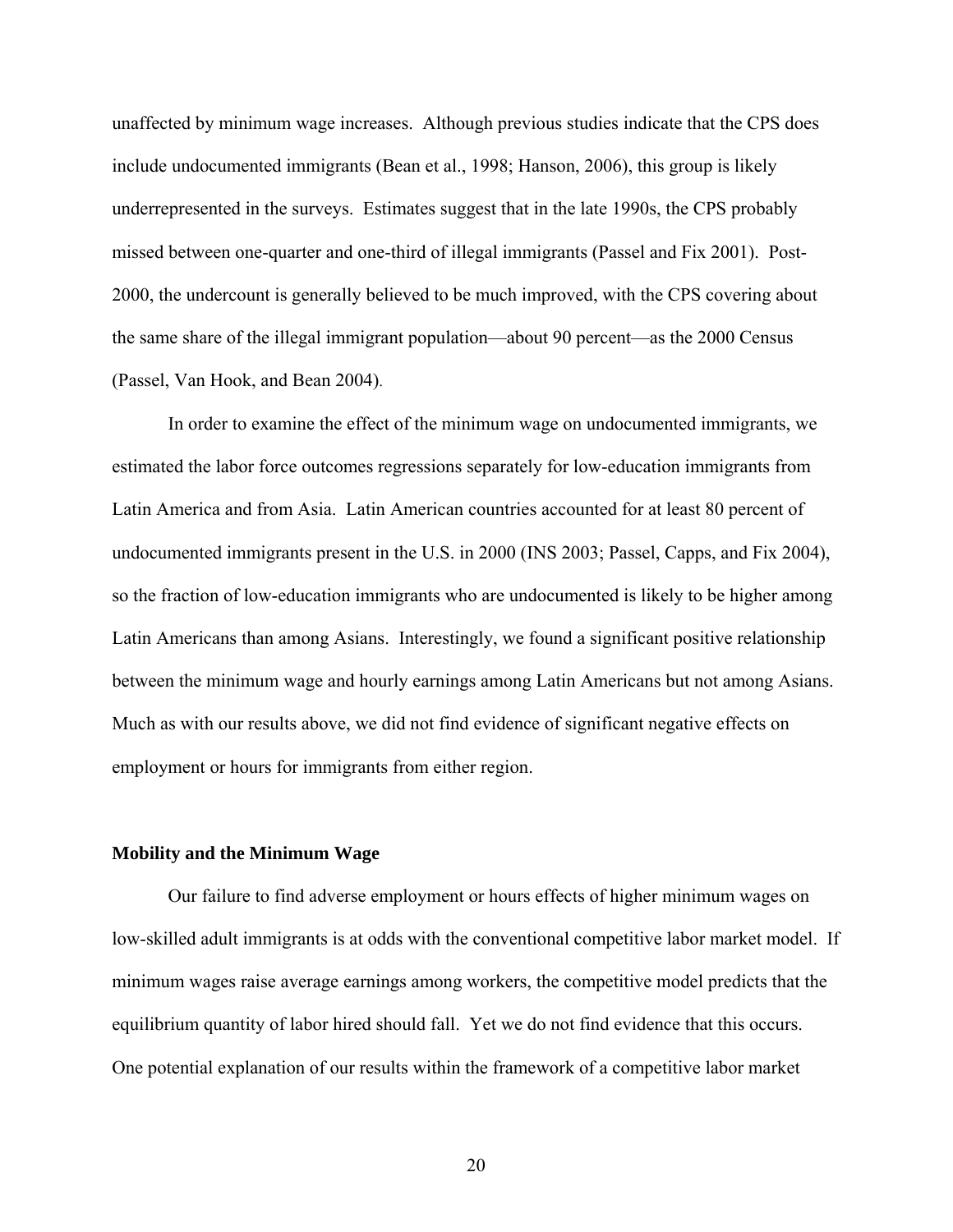model is that low-skilled immigrants' locational choices may be influenced by the minimum wage. Low-skilled immigrants who have little safety net, particularly the undocumented, may move to another state or even return home if they lose their jobs when the minimum wage increases. Indeed, recent work by Bean et al (2007) suggests that undocumented immigrants were more likely than low-education natives or legal immigrants to move between states during 1995-2000.<sup>14</sup> Also, newly-arriving low-skilled immigrants may be less likely to settle in states with higher minimum wages if their employment prospects are worse in such states. Such endogenous locational choice would explain our finding of positive wage effects yet no disemployment impact from higher minimum wages.

 To address this issue, we examine whether higher minimum wages are related to the skill composition of the population within a state and to the distribution of low-skilled workers across states. If a higher minimum wage in a state causes low-skilled immigrants who lose their jobs to leave that state (either to move to another state or to leave the U.S.) or discourages other lowskilled immigrants from moving to that state, we should observe that the fraction of a state's population that is composed of low-skilled immigrants is negatively associated with the level of the real minimum wage. Further, the average education level among immigrants should be positively associated with the real minimum wage within a state, and the fraction of immigrants without a high school diploma should be negatively associated with the real minimum wage. We should also observe that low-skilled immigrants are more likely to live in states with lower minimum wages.

We examine these hypotheses using state-level panel data models similar to those estimated above. Instead of labor market outcomes, the left-hand-side variable is low-skilled

<sup>&</sup>lt;sup>14</sup> Neuman and Tienda (1994) also found a negative relationship between legal status at entry and internal migration among immigrants who applied for legalization through the 1986 amnesty.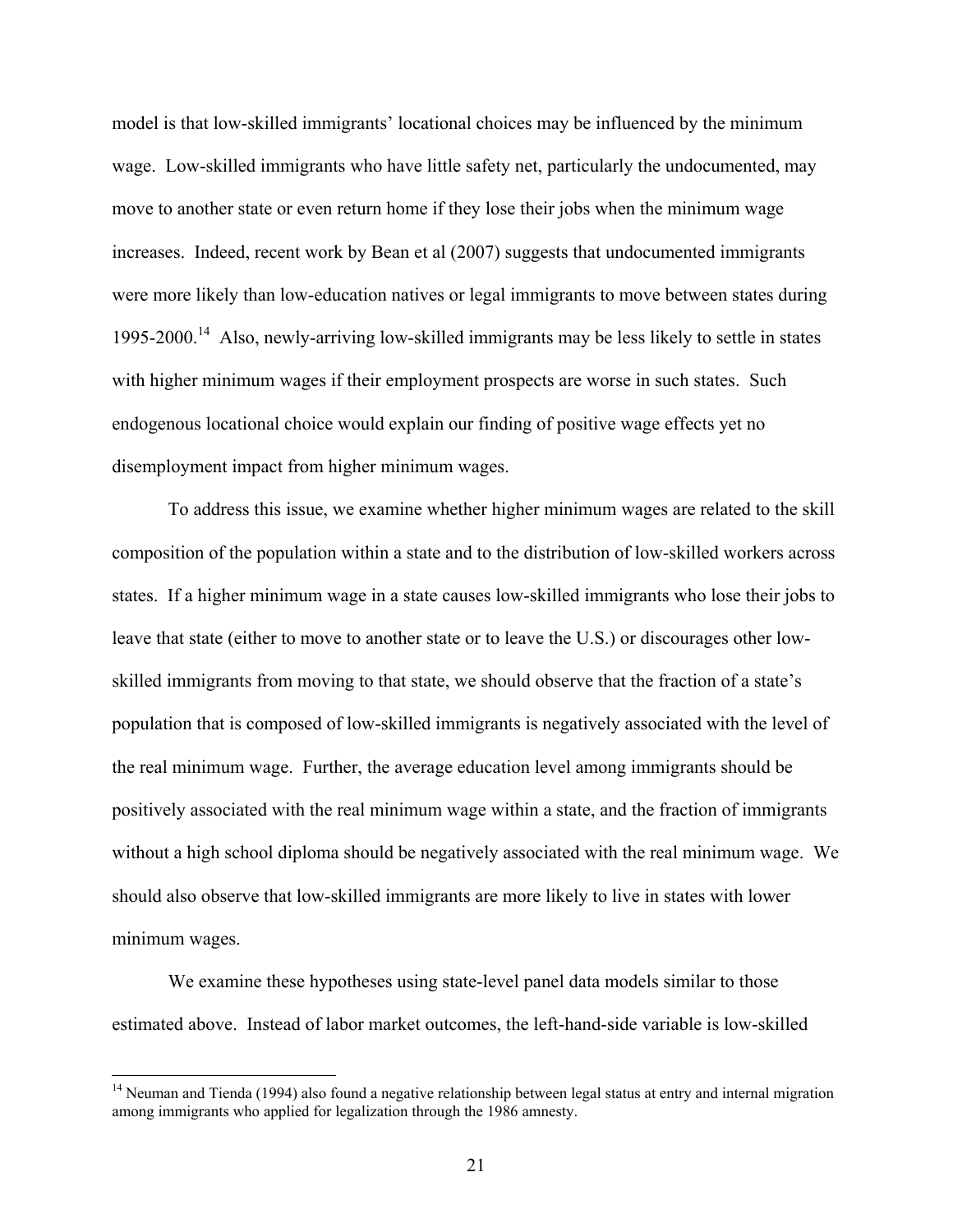immigrants (or natives) aged 20-54 as a fraction of the state population aged 16-64; average years of education among adult immigrants (or natives) living in a state; the fraction of adult immigrants (or natives) within a state who do not have a high school diploma or equivalent; or the fraction of low-skilled adult immigrants (or natives) who live in a given state.<sup>15</sup> All of these variables are derived from the CPS ORG data for 1994-2005 and are annual, state-level averages. The right-hand-side variables are the natural log of the real minimum wage, the business cycle controls, and state and year fixed effects. The standard errors are clustered on the state. To avoid giving undue influence to larger states, particularly California, we do not weight the stateyear observations in these regressions.<sup>16</sup>

The results suggest that minimum wages influence low-skilled immigrants' location patterns. As shown in Table 6, there is a statistically significant negative relationship between the real minimum wage and the fraction of the state population composed of low-skilled adult immigrants (panel A). The fraction comprised of low-skilled adult natives, in contrast, is positively associated with the minimum wage; this result is consistent with low-skilled natives moving away from states with more low-skilled immigrants (Borjas, 2006) or with state legislatures raising the minimum wage when the share of less-educated, low-wage native-born voters increases.

Further, average number of years of education among adult immigrants is positively associated with the minimum wage (panel B). This suggests that raising the minimum wage causes less-educated immigrants to leave (or not move to) a state or attracts relatively welleducated immigrants. We do not find the same pattern for adult natives. In addition, the fraction

<sup>&</sup>lt;sup>15</sup> The last variable is the distribution of low-skilled individuals across states each year. In cases where the CPS reports education in categories (e.g., grades 1-4), we imputed years of schooling as the median number of years within the category.

<sup>&</sup>lt;sup>16</sup> Dropping California does not materially change the results, but coefficients are smaller in magnitude when the observations are weighted using state populations.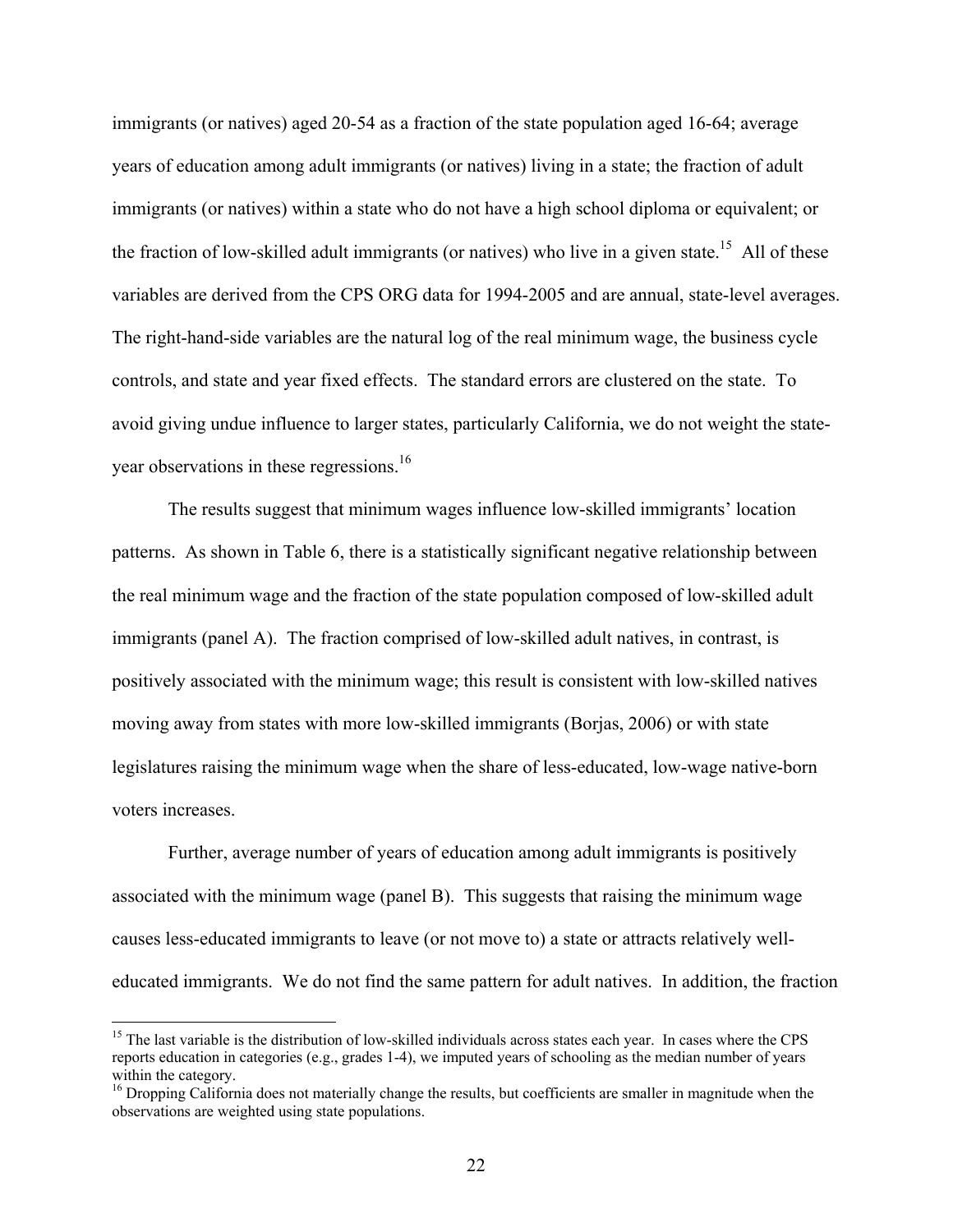of adult immigrants lacking a high school diploma is negatively associated with the real minimum wage; the opposite pattern held for female adult natives (panel C). The distribution of low-skilled immigrants across states also appears to be inversely related to effective minimum wages while the distribution of low-skilled natives is not related to the minimum wage (panel D)

Migration-induced changes in population composition could explain why higher minimum wages boosted average wages among low-skilled immigrants without creating adverse employment or hours effects. Higher minimum wages might have encouraged low-skilled immigrants to leave one state and move to another or to leave the U.S. For low-skilled immigrants remaining in the origin state, the smaller number of competing workers may mitigate any adverse employment effects that minimum wage increases would otherwise cause. As noted by Ottaviano and Peri (2005), among others, recent immigrants tend to be more substitutable for other immigrants than for natives, so a reduction in the number of low-skilled immigrants in a state (or a reduction in their growth rate) would be expected to have a greater effect on immigrants' labor market outcomes than on natives' outcomes.

We also used data from the March CPS to examine whether minimum wages affect the average education level of individuals who move across states. The March CPS asks individuals their place of residence one year ago.<sup>17</sup> Based on these responses, we created a sample of individuals aged 20-54 who moved across states. We regressed the average numbers of years of education among out-movers from a given state on that state's minimum wage, the business cycle controls, and state and year fixed effects, or

<sup>&</sup>lt;sup>17</sup> We used data from the 1994-2005 March CPS except for 1995, when the survey asked about place of residence 5 years ago. We only included individuals who moved across states and who were in households in their first 4 months-in-sample in the CPS. Because the sample is small (since it only includes individuals who moved across states), we did not estimate the regression separately for men and women.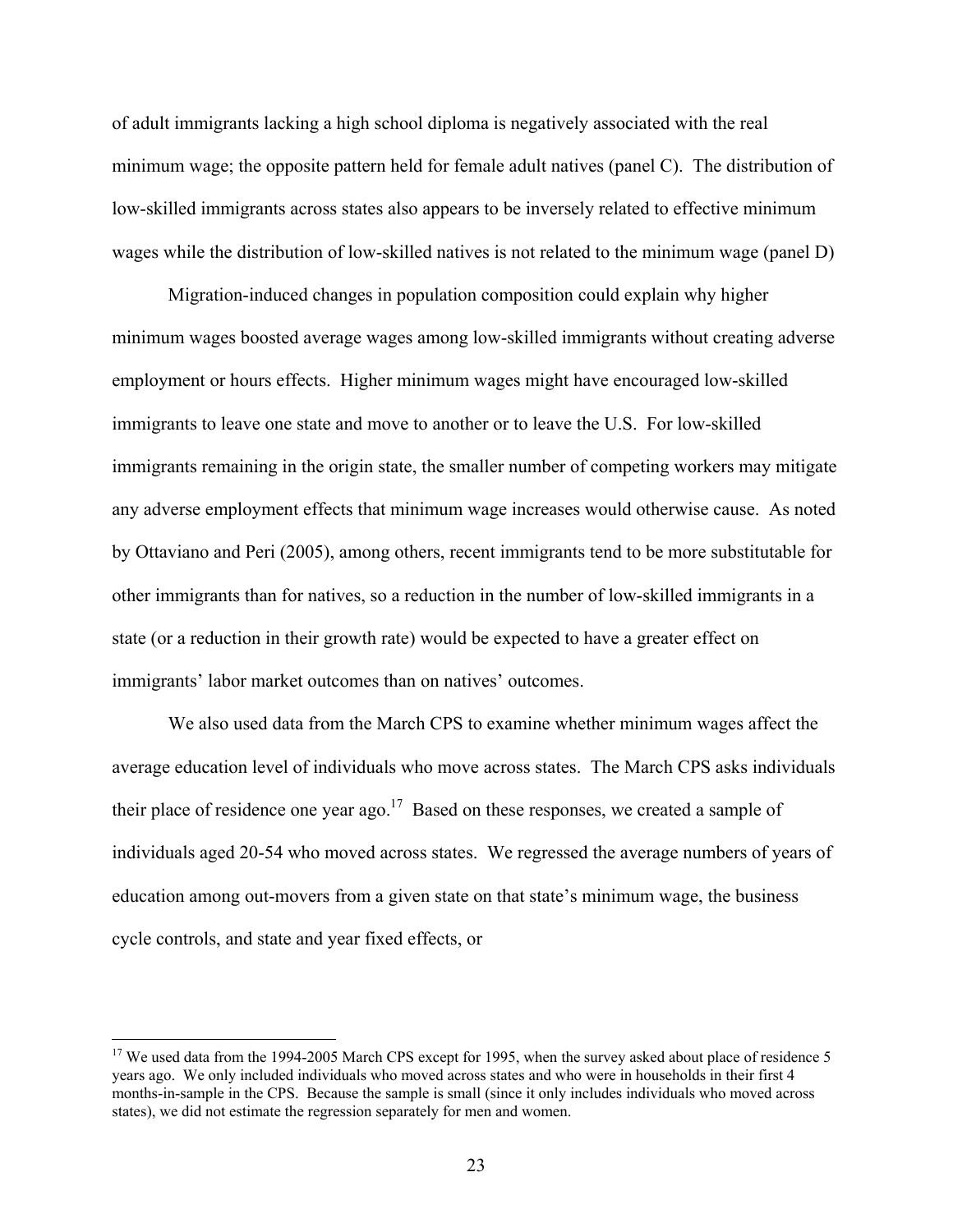$$
Educ_{st} = \alpha + \beta ln MW_{st} + \gamma BusCycle_{st} + \sigma S_s + \tau T_t + \varepsilon_{st}.
$$
 (4)

As in the earlier mobility regressions, to keep large states from driving the results, we do not weight the state-year observations.

 The results indicate that a higher minimum wage in a state is associated with a significantly lower average education level among immigrants leaving that state but not among natives who do so; the estimated coefficient on the minimum wage variable is -5.187 (2.592) for immigrants and -1.061 (1.219) for natives. We caution that this sample includes only individuals who moved across states within the U.S., not those who left the U.S., and therefore may not capture the true effect of higher minimum wages on mobility. However, the results are consistent with the population composition results shown in Table 6 and suggest that minimum wages likely affect locational choices among low-skilled immigrants.

Immigrants and natives may not move directly in response to state or federal changes in minimum wages, but firms in low-wage industries may be more likely to open or expand establishments in states with lower effective minimum wages. Immigrants responding to firms' locational choices, and natives reacting to immigrants' locational choices (Borjas, 2006), could also underlie the patterns we observe in the population composition and in the distribution of low-skilled immigrants across states. Another possibility for our results, however, is that employers who have large numbers of low-skilled immigrant workers exert political pressure to prevent state minimum wage increases. Such reverse causality could also underlie the negative relationship between minimum wages and the presence of large numbers of less-educated immigrants.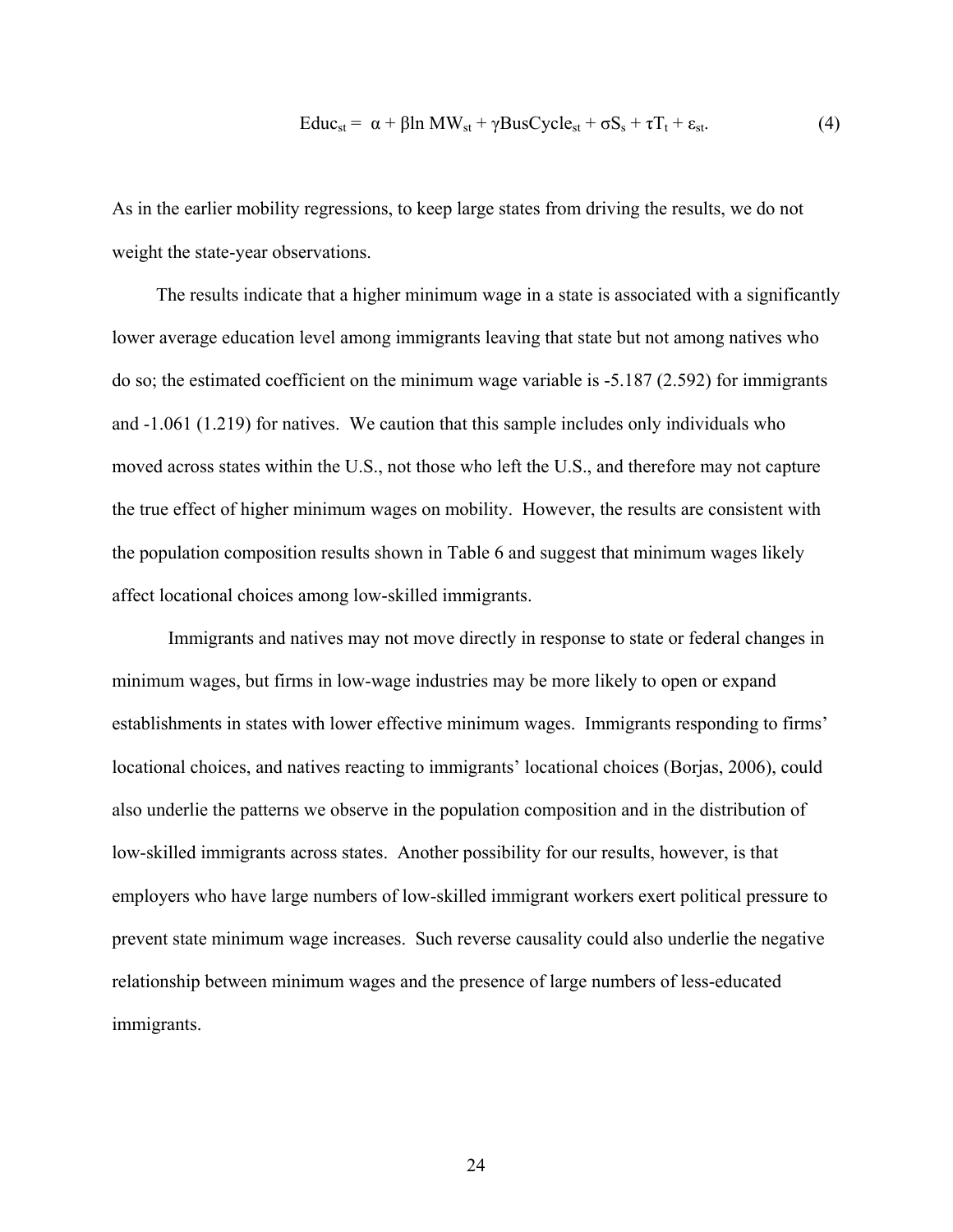## **Conclusion**

 The standard model of competitive labor markets predicts that minimum wages raise earnings and reduce employment probabilities for workers who are at the bottom of the wage distribution. Along with teens and young adults, the foreign-born account for a large share of low-wage workers in the U.S., and the size of the foreign-born workforce has been rising in recent years. Immigrant workers may be particularly affected by minimum wage increases given their relatively low levels of human capital, such as less formal education, limited English proficiency, and lack of institutional knowledge.

 The results of our analyses of state-level data indicate that higher minimum wages boosted average hourly earnings among adult immigrants who did not have a high school diploma or equivalent education. However, we do not find evidence of adverse employment or hours effects among this group. We do find evidence of a decline in work among teens, with a difference by gender in whether employment or hours changed in response to higher minimum wages.

Our failure to find an adverse employment effect among low-skilled adult immigrants despite a positive wage effect could result from employers substituting those workers for teens when the minimum wage increases. In addition, immigrants' locational choices could respond to changes in minimum wages. We find some evidence that this may occur, as the educational composition of immigrants within states and the distribution of low-skilled immigrants across states are related to minimum wage levels.

The period we examine, 1994-2005, marks an era when immigrants began settling in large numbers in new parts of the U.S. in addition to going to traditional gateways like California, New York, and Texas. As the U.S. in the 1990s experienced the largest inflow of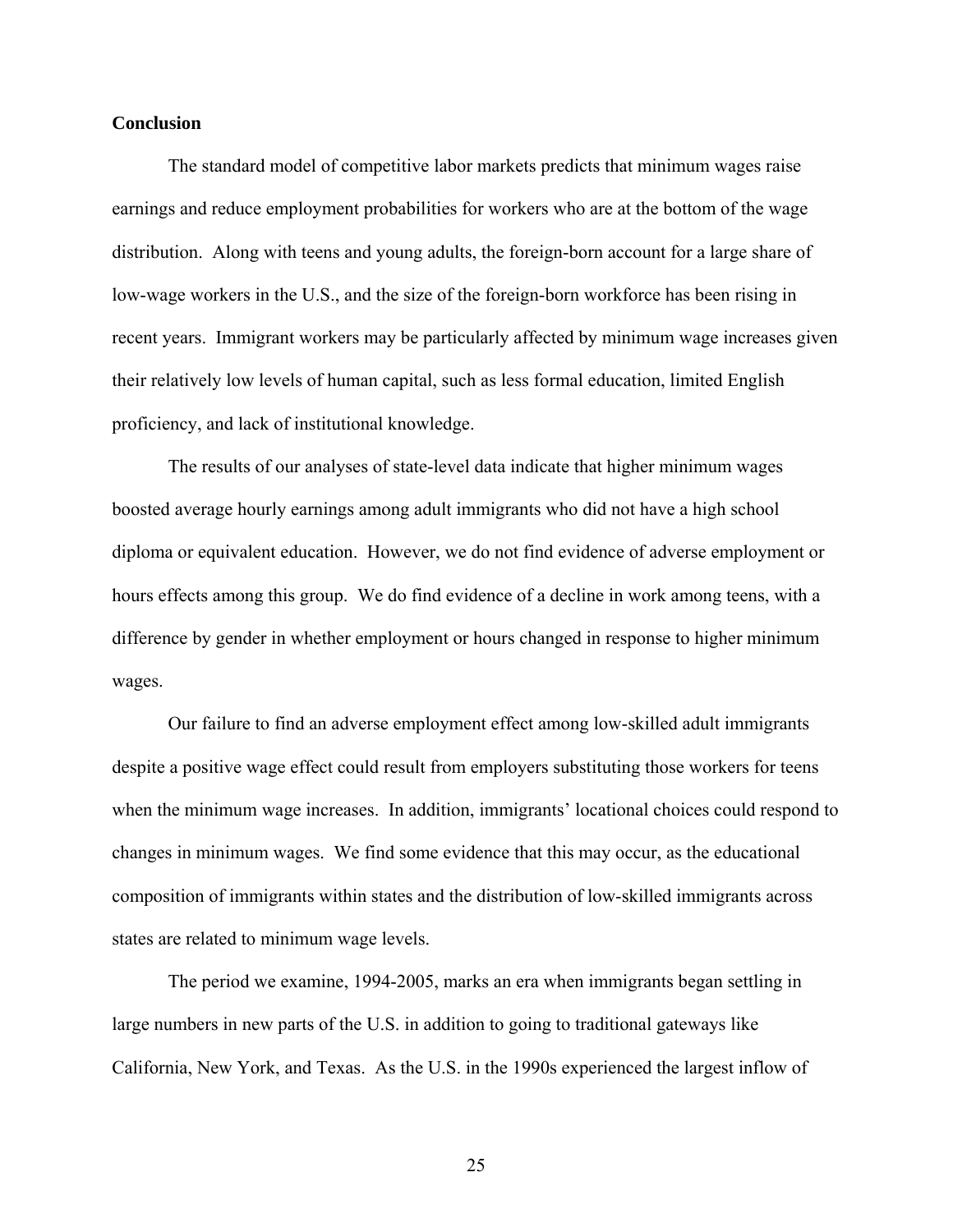foreign-born people ever in its history, North Carolina and Georgia were the states that experienced the greatest percentage gains in foreign-born population.<sup>18</sup> Notably, these two states did not increase their minimum wage beyond the federal level during that period. If firms that hire low-wage immigrants increased employment more in states with lower effective minimum wages, immigrants likely responded by moving to those states. The effect of minimum wages on locational choices among firms that hire immigrants versus natives is a promising subject for future research.

The large increase in the federal minimum wage that is set to occur in 2008 and 2009 will provide an opportunity for economists to examine the effects of a sizable increase in minimum wages across most of the country. The two-step increase in the federal minimum wage to \$7.25 per hour from \$5.85 exceeds the state minimum wages as of January 2007 in all states except California, Connecticut, Hawaii, Massachusetts, Oregon, Rhode Island, Vermont, and Washington. By creating a relatively high national wage floor, the proposed increase would reduce firms' opportunity to move to areas with low state minimum wages or expand operations in those areas, possibly leading to larger disemployment effects among immigrants than those found in this study.

<sup>18</sup> See http://www.census.gov/prod/2003pubs/c2kbr-34.pdf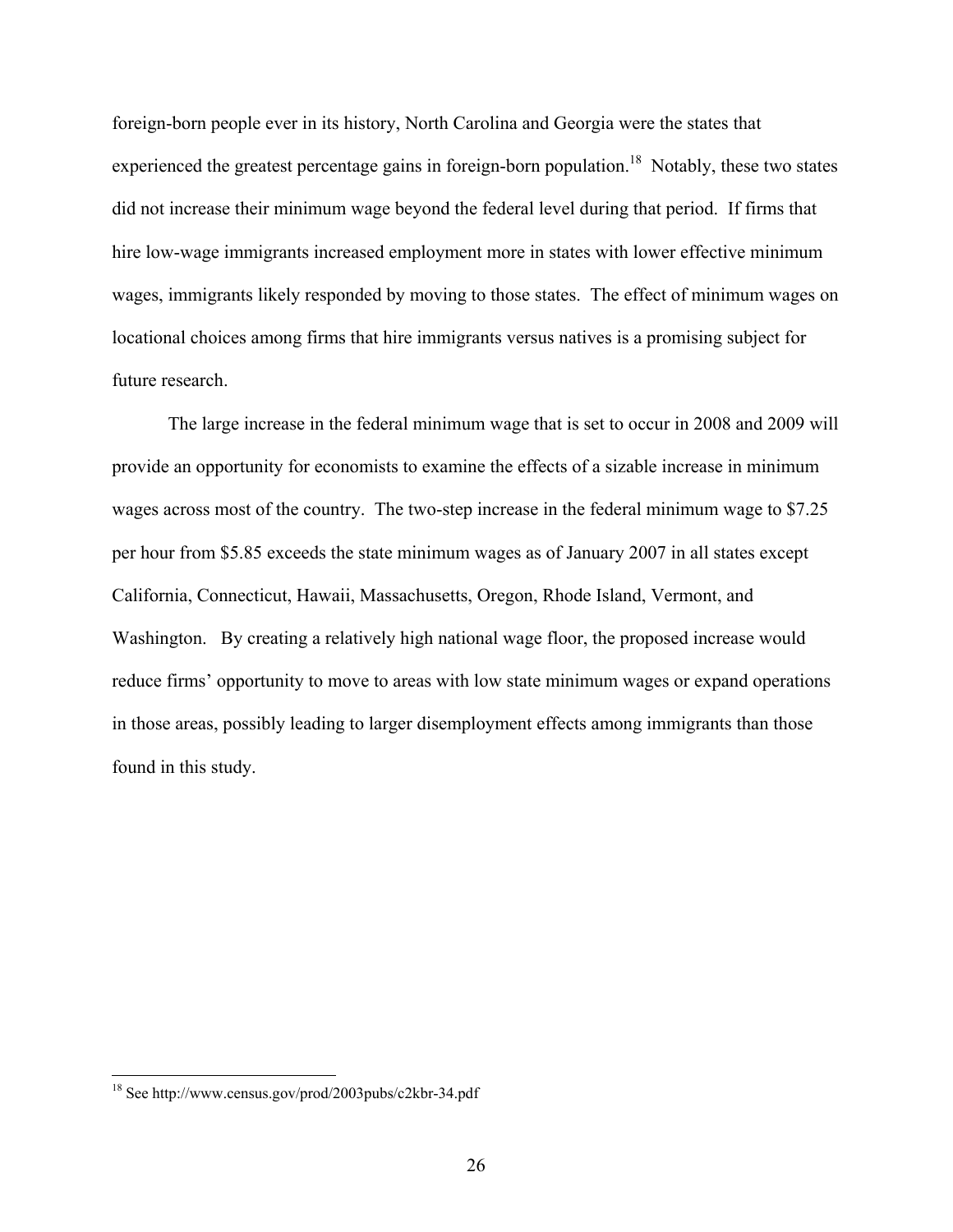#### **REFERENCES**

- Baker, Michael, Dwayne Benjamin, and Shuchita Stanger. 1999. "The Highs and Lows of the Minimum Wage Effect: A Time-Series Cross-Section Study of the Canadian Law." *Journal of Labor Economics,* Vol. 17, No. 2 (April), pp. 318-350.
- Bean, Frank D., Jennifer Van Hook, James Bachmeier, and Mark A. Leach. 2007. "Internal Migration in the Young Adult Foreign-Born Population of the United States, 1995-2000." Mimeo, University of California, Irvine.
- Bernstein, Jared, and John Schmitt. 1998. "Making Work Pay: The Impact of the 1996-97 Minimum Wage Increase." Economic Policy Institute, Washington, DC.
- Borjas, George J. 2006. "Native Internal Migration and the Labor Market Impact of Immigration." *Journal of Human Resources,* Vol. 41, No. 2 (Spring), pp. 221–258
- Borjas, George J. 1995. "Assimilation and Changes in Cohort Quality Revisited: What Happened to Immigrant Earnings in the 1980s?" *Journal of Labor Economics,* Vol. 13, No. 2 (April), pp. 201-245.
- Borjas, George J. 1985. "Assimilation, Changes in Cohort Quality, and the Earnings of Immigrants." *Journal of Labor Economics,* Vol. 3, No. 4 (October), pp. 463-489.
- Burkhauser, Richard V., Kenneth A. Couch, and David C. Wittenberg. 2000. "A Reassessment of the New Economics of the Minimum Wage Literature with Monthly Data from the Current Population Survey." *Journal of Labor Economics,* Vol. 18, No. 4 (October), pp. 653- 680.
- Butcher, Kristin F., and John DiNardo. 2002. "The Immigrant and Native-Born Wage Distributions: Evidence from United States Censuses." *Industrial and Labor Relations Review,* Vol. 56, No. 1 (October), pp. 97-121.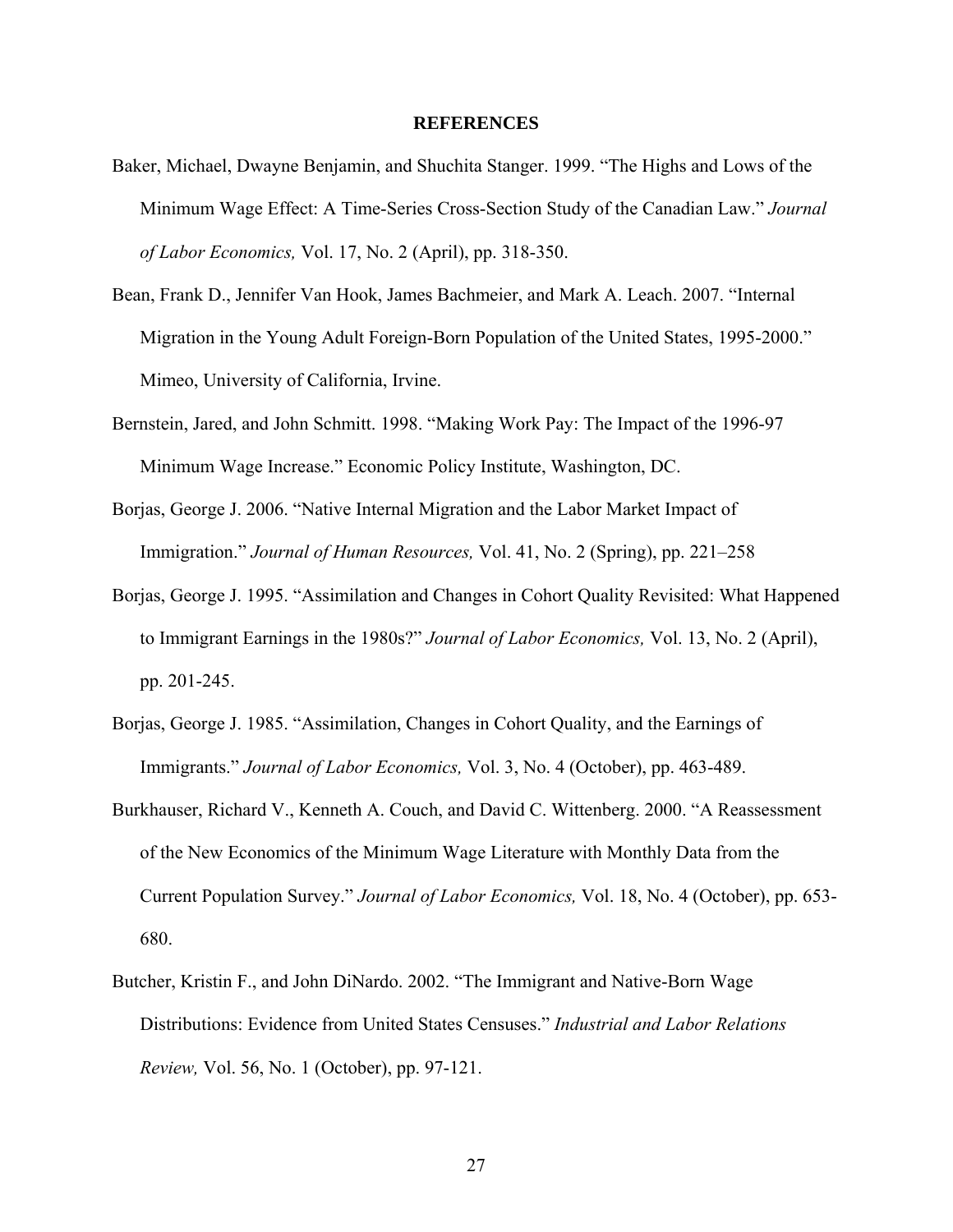- Card, David. 1992a. Using Regional Variation in Wages to Measure the Effects of the Federal Minimum Wage. *Industrial and Labor Relations Review,* Vol. 46, No. 1 (October), pp. 22- 37.
- Card, David. 1992b. Do Minimum Wages Reduce Employment? A Case Study of California, 1987-89. *Industrial and Labor Relations Review,* Vol. 46, No. 1 (October), pp. 38-54.
- Card, David, Lawrence F. Katz, and Alan B. Krueger. 1994. "Employment Effects of Minimum and Subminimum Wages: Panel Data on State Minimum Wage Laws: Comment." *Industrial and Labor Relations Review,* Vol. 47, No. 3 (April), pp. 487-497.
- Card, David, and Alan B. Krueger. 1994. "Minimum Wages and Employment: A Case Study of the Fast-Food Industry in New Jersey and Pennsylvania." *American Economic Review,* Vol. 84, No. 4 (September), pp. 772-793.
- Census Bureau. 2006. Educational Attainment in the United States: 2005. http://www.census.gov/population/www/socdemo/education/cps2005.html (Table 10).
- Chiswick, Barry R., Anh T. Le, and Paul W. Miller. 2006. "How Immigrants Fare Across the Earnings Distribution: International Analyses." IZA Discussion Paper No. 2405.
- Connolly, Helen. 2003. "Are Low-Educated Workers Disproportionately Affected by a Change in the Minimum Wage?" Working Paper 03-01, Northeastern University.
- Cortes, Kalena E. 2004. "Wage Effects on Immigrants from an Increase in the Minimum Wage Rate: An Analysis by Immigrant Industry Concentration." IZA Discussion Paper No. 1064.
- Couch, Kenneth A., and David C. Wittenburg. 2001. "The Response of Hours of Work to Increases in the Minimum Wage." *Southern Economic Journal,* Vol. 68, No. 1 (January), pp. 171-177.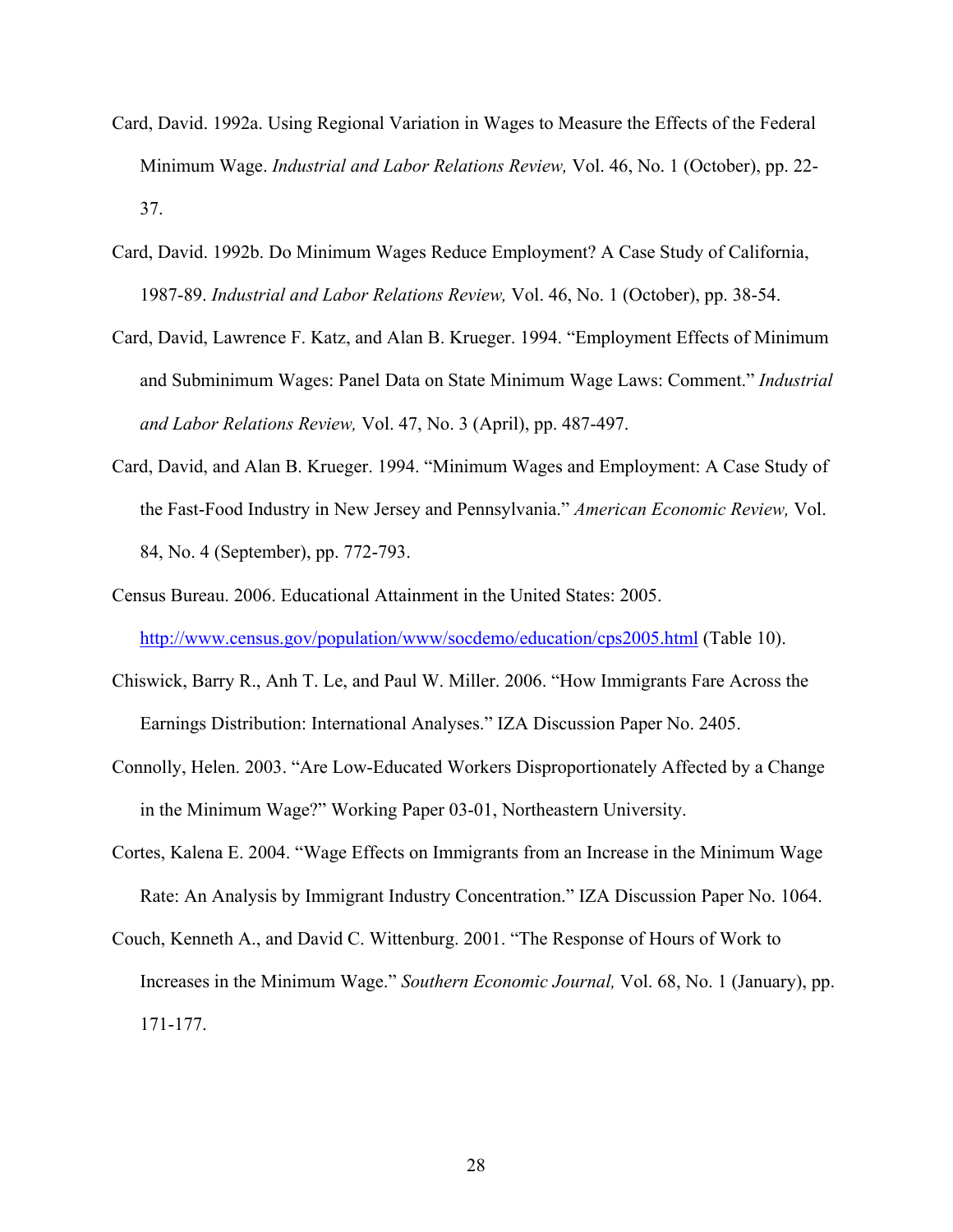- Council of Economic Advisers. 2005. *Economic Report of the President*. Executive Office of the President, Washington, DC.
- Even, William E., and David A. Macpherson. 2000. "Rising above the Minimum Wage." Employment Policies Institute, Washington, D.C.
- Even, William E., and David A. Macpherson. 2004. "Wage Growth among Minimum Wage Workers." Employment Policies Institute, Washington, D.C.
- Fry, Richard, and B. Lindsay Lowell. 1997. "The Incidence of Subminimum Pay among Native and Immigrant Workers." *Population Research and Policy Review,* Vol. 16, No. 4 (August), pp. 363-381.
- Jean, Sebastien. 2006. "The Labor Market Integration of Immigrants in OECD Countries." OECD Working Party 1 manuscript: www.oecd.org/dataoecd/25/14/36789352.ppt
- Katz, Lawrence F., and Alan B. Krueger. 1992. "The Effect of the Minimum Wage on the Fast-Food Industry." *Industrial and Labor Relations Review,* Vol. 46, No. 1 (October), pp. 6-21.
- Keil, Manfred, Donald Robertson, and James Symons. 2001. "Minimum Wages and Employment." Mimeo, Claremont Colleges.
- Lang, Kevin, and Shulamit Kahn. 1998. "The Effect of Minimum-Wage Laws on the Distribution of Employment: Theory and Evidence." *Journal of Public Economics,* Vol. 69, No. 1 (July), pp. 67-82.
- Mehta, Chirag, Nik Theodore, Iliana Mora, and Jennifer Wade. 2002. "Chicago's Undocumented Immigrants: An Analysis of Wages, Working Conditions, and Economic Contributions." University of Illinois at Chicago Center for Urban Economic Development.
- Neuman, Kristin E., and Marta Tienda. 1994. "The Settlement and Secondary Migration Patterns of Legalized Immigrants: Insights from Administrative Records." In Barry Edmonston and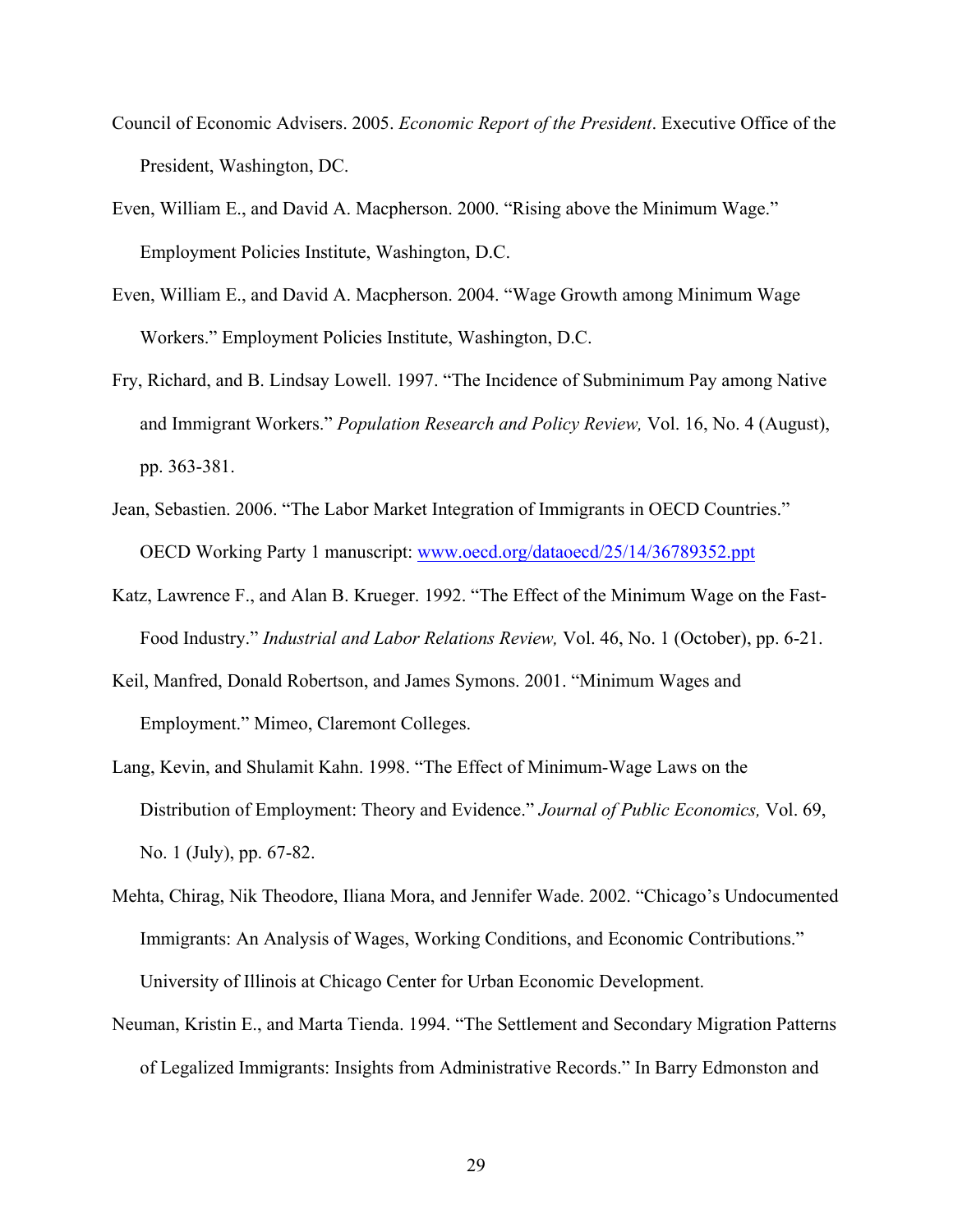Jeffrey S. Passel, eds., *Immigration and Ethnicity: The Integration of America's Newest Arrivals*. Washington, D.C.: Urban Institute, pp. 187-226.

- Neumark, David, Mark Schweitzer, and William Wascher. 2004. "Minimum Wage Effects Throughout the Wage Distribution." *Journal of Human Resources,* Vol. 39, No. 2 (Spring), pp. 425-450.
- Neumark, David, and William Wascher. 1992. "Employment Effects of Minimum and Subminimum Wage Laws: Panel Data on State Minimum Wage Laws." *Industrial and Labor Relations Review,* Vol. 46, No. 1 (October), pp. 55-81.
- Neumark, David, and William Wascher. 1994. "Employment Effects of Minimum and Subminimum Wage Laws: A Reply to Card, Katz, and Krueger." *Industrial and Labor Relations Review,* Vol. 47, No. 3 (April), pp. 497-512.
- Neumark, David, and William Wascher. 1996. "The Effects of Minimum Wages on Teenage Employment and Enrollment: Evidence from Matched CPS Surveys." In Solomon W. Polachek, ed., *Research in Labor Economics* vol 15. Greenwich, CT: JAI Press, pp. 25-63.
- Neumark, David, and William Wascher. 2006. "Minimum Wages and Employment: A Review of the Evidence from the New Minimum Wage Research." NBER Working Paper No. 12663 (November).
- Neumark, David, and William Wascher. 2007. "Minimum Wages, the Earned Income Tax Credit, and Employment: Evidence from the Post-Welfare Reform Era." NBER Working Paper No. 12915.
- Orrenius, Pia, and Genevieve Solomon. 2006. "How Labor Market Policies Shape Immigrants' Opportunities." Federal Reserve Bank of Dallas *Economic Letter* 1 (July).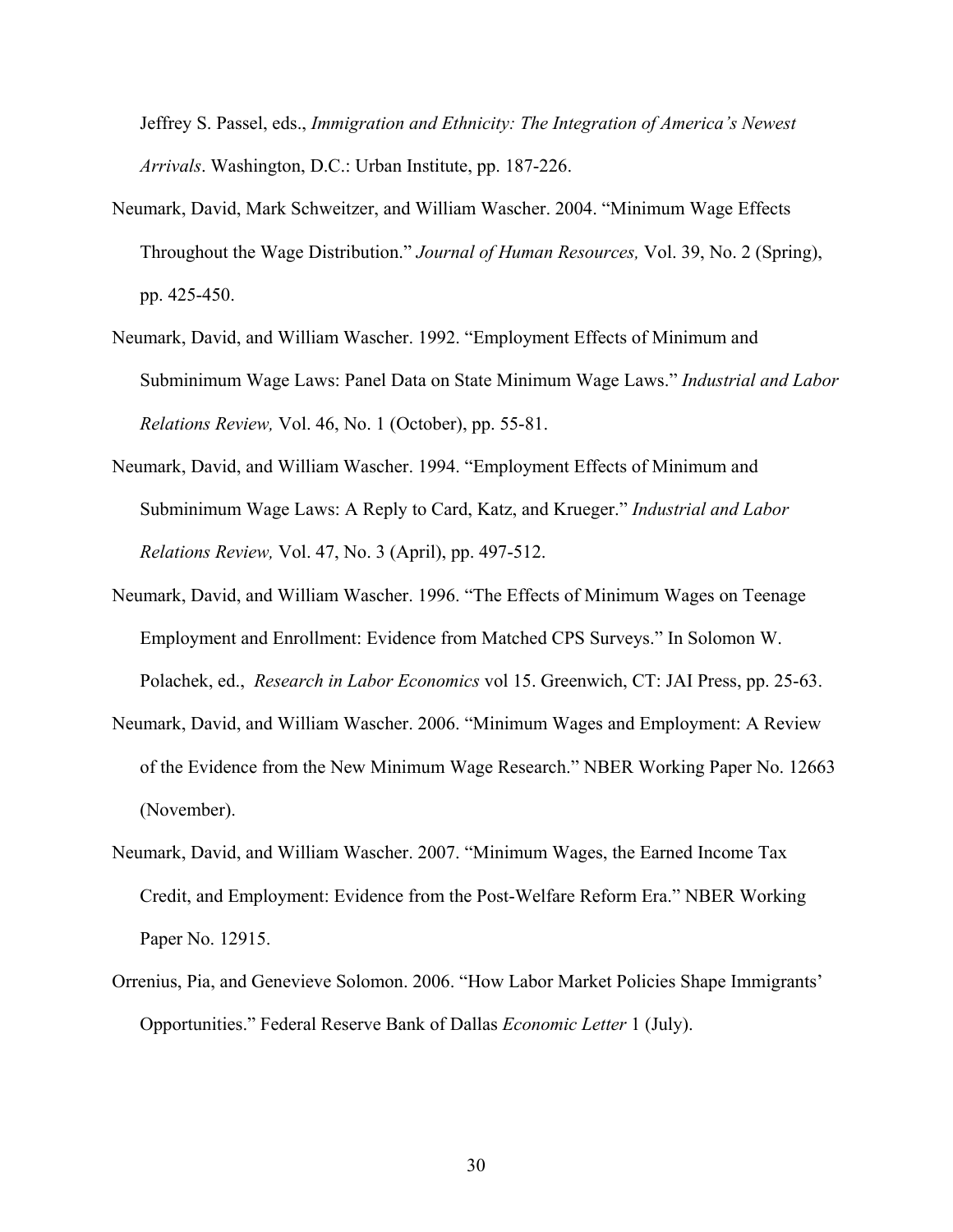- Ottaviano, Gianmarco I. P., and Giovanni Peri. 2005. "Rethinking the Gains from Immigration: Theory and Evidence from the U.S." NBER Working Paper No. 11672.
- Pabilonia, Sabrina W. 2002. "The Effects of Federal and State Minimum Wages upon Teen Employment and Earnings." Mimeo, Bureau of Labor Statistics.
- Schoeni, Robert F. 1998. "Labor Market Assimilation of Immigrant Women." *Industrial and Labor Relations Review,* Vol. 51, No. 3 (April), pp. 483-504.
- Sum, Andrew, Neeta Fogg, and Paul Harrington. 2002. "Immigrant Workers and the Great American Job Machine: The Contributions of New Foreign Immigration to National and Regional Labor Force Growth in the 1990s." Center for Labor Market Studies, Northeastern University.
- Trejo, Stephen J. 1998. "Immigrant Participation in Low-Wage Labor Markets." Mimeo, Department of Economics, University of California Santa Barbara.
- Zavodny, Madeline. 2000. "The Effect of the Minimum Wage on Employment and Hours." *Labour Economics,* Vol. 7, No. 6 (November), pp. 729-750.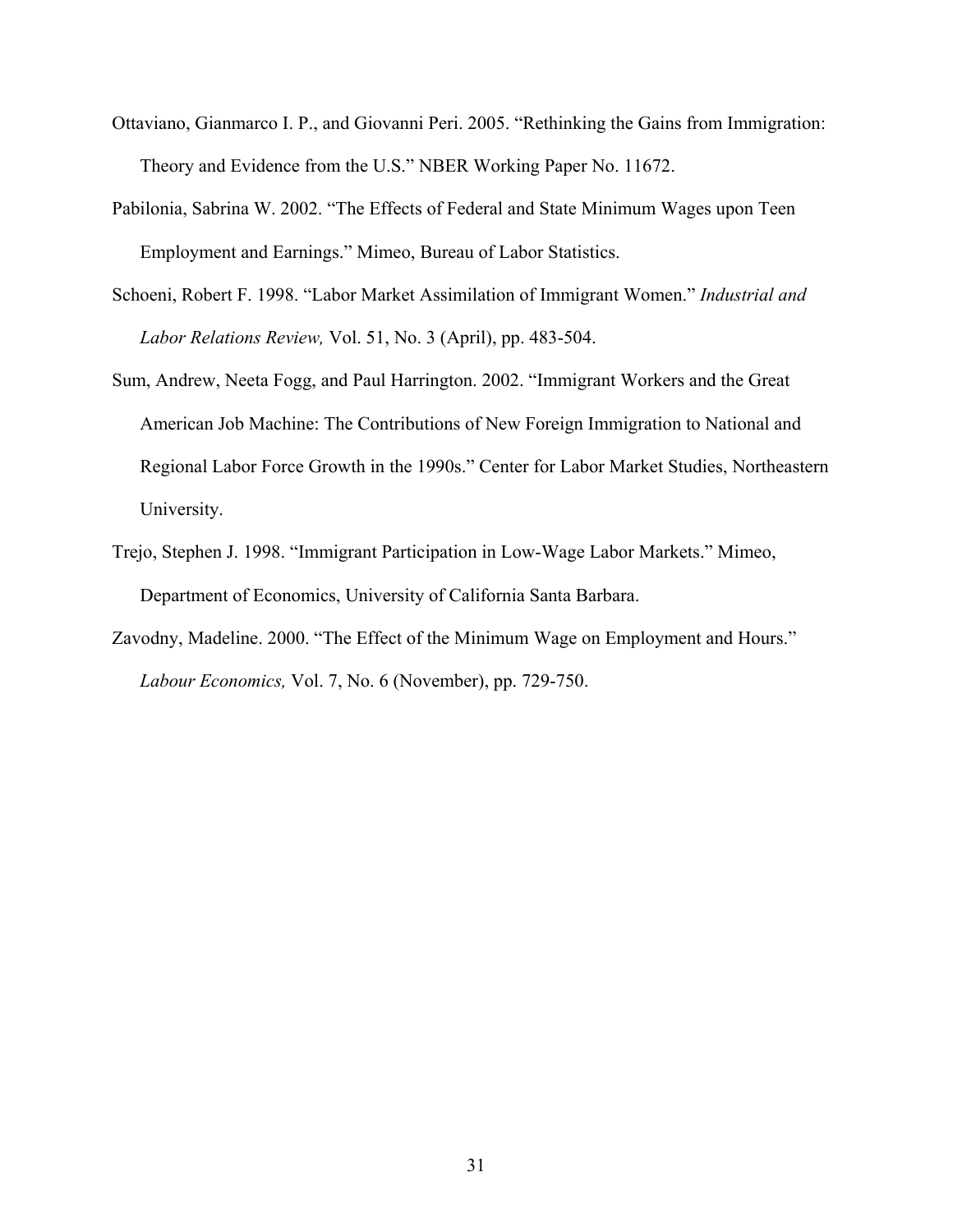

**Figure 1. Cumulative Distribution of Hourly Earnings Relative to Minimum Wage**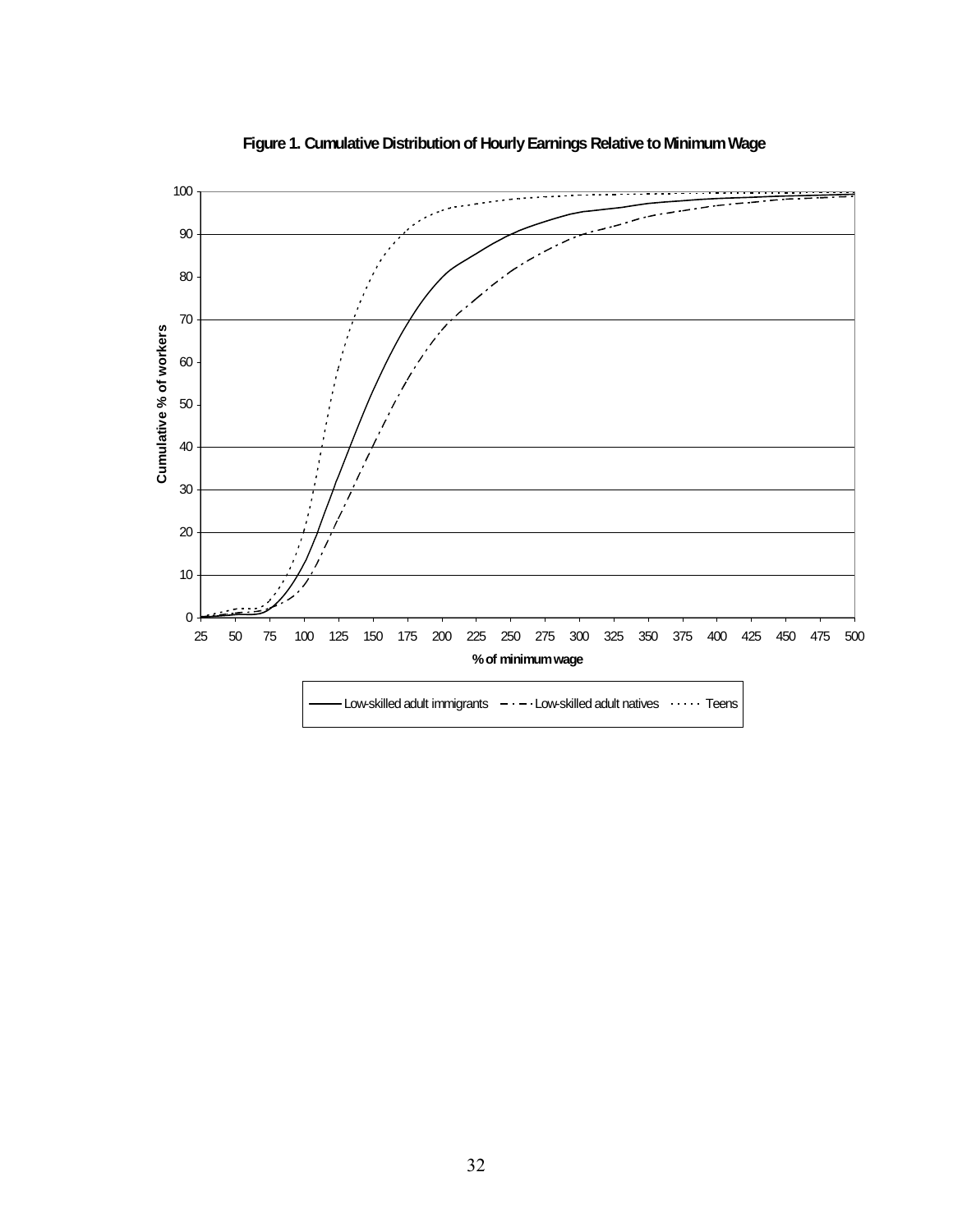|                                       | Exactly   | <b>Below</b> | Within $125%$ | Employment |
|---------------------------------------|-----------|--------------|---------------|------------|
|                                       | <b>MW</b> | <b>MW</b>    | of MW         | Rate       |
| All workers                           | 0.014     | 0.033        | 0.085         | 0.633      |
| Immigrants                            | 0.025     | 0.048        | 0.121         | 0.626      |
| <b>Natives</b>                        | 0.013     | 0.030        | 0.080         | 0.634      |
| Not high school graduate (aged 20-54) | 0.035     | 0.062        | 0.177         | 0.614      |
| Immigrants                            | 0.050     | 0.076        | 0.206         | 0.679      |
| Males                                 | 0.039     | 0.057        | 0.173         | 0.857      |
| Females                               | 0.071     | 0.115        | 0.278         | 0.467      |
| <b>Natives</b>                        | 0.024     | 0.052        | 0.156         | 0.576      |
| Males                                 | 0.013     | 0.033        | 0.103         | 0.676      |
| Females                               | 0.039     | 0.078        | 0.233         | 0.468      |
| Teens (aged $16-19$ )                 | 0.086     | 0.117        | 0.382         | 0.416      |
| Males                                 | 0.081     | 0.097        | 0.363         | 0.413      |
| Females                               | 0.092     | 0.136        | 0.402         | 0.419      |

# **Table 1 Share of Workers Earning Exactly or Near the Minimum Wage and Employment Rates, by Demographic Group**

Note: Shown are the fractions of workers in the indicated age/education group earning exactly the minimum wage, less than the minimum wage, and more than the minimum wage but within 125% above the minimum wage, and the employment-to-population rate. Calculations are based on data from the CPS-ORG during the period 1994-2005, weighted using the outgoing rotation weights. Columns 1-3 only include individuals who earn between \$1 and \$100 per hour.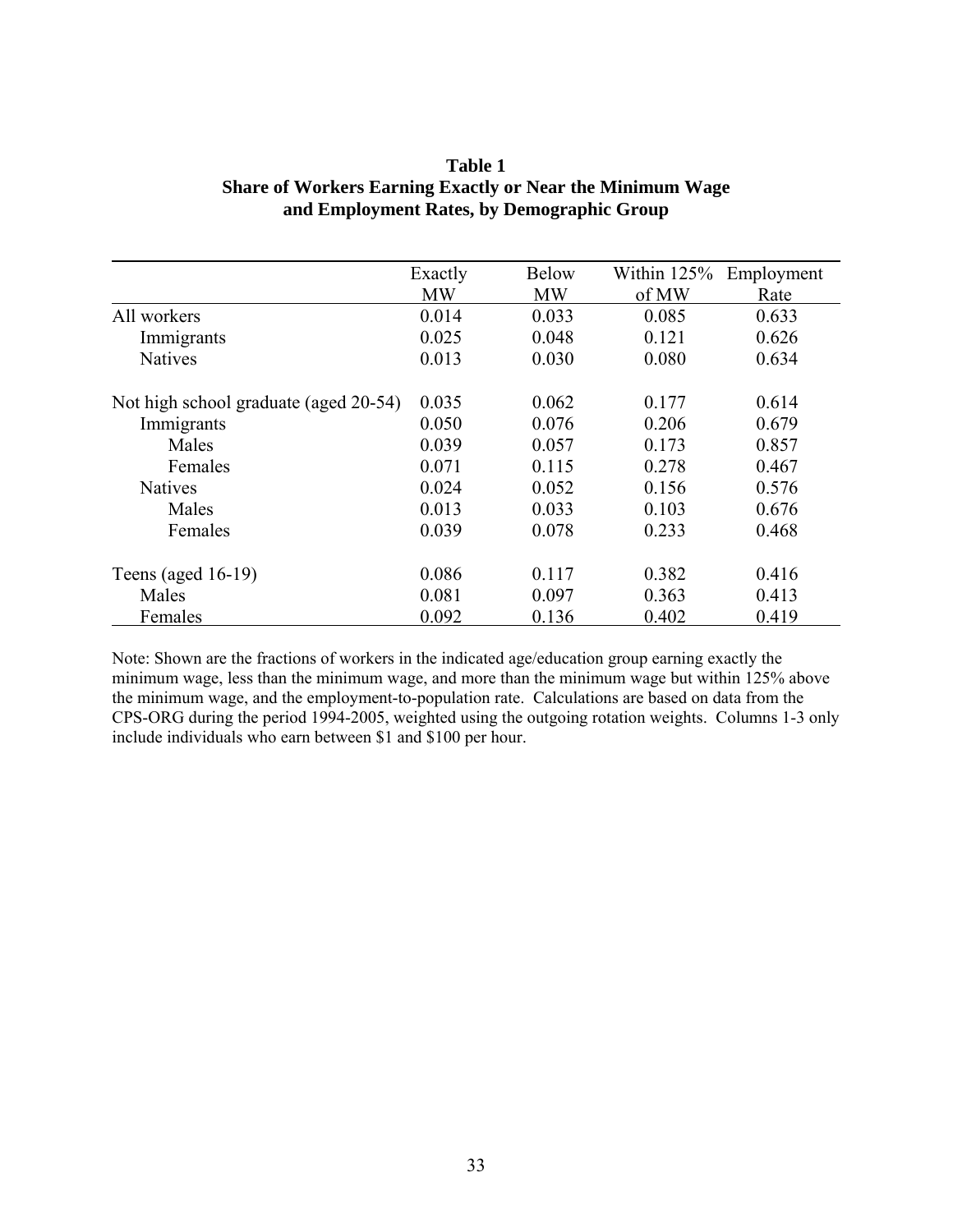|                           |                   | <b>Workers Earning:</b> |             |             |
|---------------------------|-------------------|-------------------------|-------------|-------------|
|                           | <b>Exactly MW</b> | <b>Below MW</b>         | Within 125% |             |
|                           |                   |                         | of MW       | All Workers |
| Average age               | 29.3              | 33.5                    | 31.8        | 38.5        |
|                           | (14.3)            | (15.4)                  | (14.7)      | (12.8)      |
| Teen (aged 16-19)         | 0.330             | 0.196                   | 0.246       | 0.066       |
|                           | (0.470)           | (0.397)                 | (0.431)     | (0.228)     |
| Young adult (aged 20-24)  | 0.212             | 0.206                   | 0.209       | 0.108       |
|                           | (0.409)           | (0.404)                 | (0.407)     | (0.311)     |
| Foreign born              | 0.225             | 0.185                   | 0.180       | 0.127       |
|                           | (0.418)           | (0.389)                 | (0.385)     | (0.333)     |
| Female                    | 0.588             | 0.616                   | 0.588       | 0.482       |
|                           | (0.492)           | (0.486)                 | (0.492)     | (0.500)     |
| Less than high school     | 0.461             | 0.319                   | 0.359       | 0.128       |
| graduate                  | (0.498)           | (0.466)                 | (0.480)     | (0.334)     |
| High school graduate,     | 0.278             | 0.304                   | 0.328       | 0.316       |
| no college                | (0.448)           | (0.460)                 | (0.469)     | (0.465)     |
| Some college, not college | 0.230             | 0.276                   | 0.255       | 0.292       |
| graduate                  | (0.421)           | (0.447)                 | (0.436)     | (0.455)     |
| Sample size               | 26,407            | 63,427                  | 162,616     | 1,948,815   |

# **Table 2 Characteristics of Low-Wage Workers**

Note: Shown are means (standard deviations) based on individual-level data from the CPS-ORG during the period 1994-2005 for workers who earn between \$1 and \$100 per hour.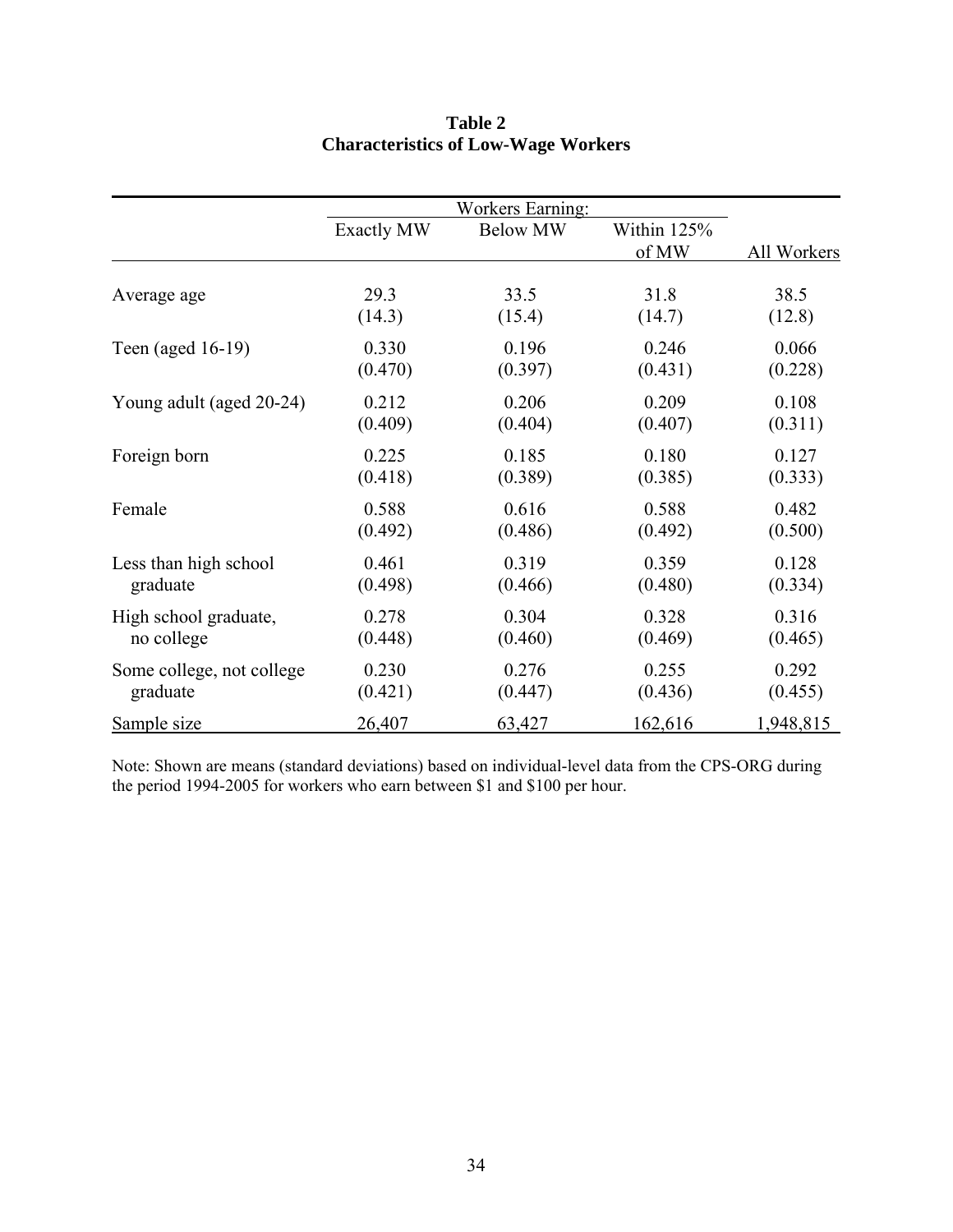## **Table 3 Effect of the Minimum Wage on Average Hourly Earnings**

|                          |                | Both sexes         |                | Males              |          | Females           |
|--------------------------|----------------|--------------------|----------------|--------------------|----------|-------------------|
|                          |                | (2)                | (3)            | (4)                | (5)      | (6)               |
| Less-educated immigrants |                | $0.220***0.150**$  |                | $0.219***0.162**$  |          | $0.244***0.158*$  |
|                          | (0.062)        | (0.071)            | (0.055)        | (0.068)            | (0.091)  | (0.090)           |
| Less-educated natives    | 0.031          | $-0.022$           | 0.065          | $-0.024$           | $-0.067$ | $-0.043$          |
|                          | (0.082)        | (0.080)            | (0.091)        | (0.073)            | (0.075)  | (0.106)           |
| All teens                |                | $0.214***0.184***$ |                | $0.223***0.221***$ |          | $0.203***0.140**$ |
|                          | (0.026)        | (0.035)            | (0.038)        | (0.043)            | (0.047)  | (0.054)           |
| Business cycle controls  | N <sub>0</sub> | Yes                | N <sub>0</sub> | Yes                | No       | Yes               |

## \* p<.1; \*\* p<.05; \*\*\* p<.01

Note: Shown are estimated coefficients on the natural log of the real minimum wage from OLS regressions. The dependent variable is the natural log of the average real hourly earnings for workers in the indicated group. Each coefficient is from a separate regression. All regressions include state and year fixed effects; some specifications add business cycle controls (the natural log of real gross state product per capita, the real contract value of residential building permits, and the number of initial unemployment claims). Less-educated adults are aged 20-54 and do not have a high school diploma; teens are aged 16- 19. The number of observations in each regression is a maximum of 612, representing the 50 states and DC during the period 1994-2005. Robust, clustered standard errors are in parentheses. Observations are weighted using the sum of the outgoing rotation weights for each cell.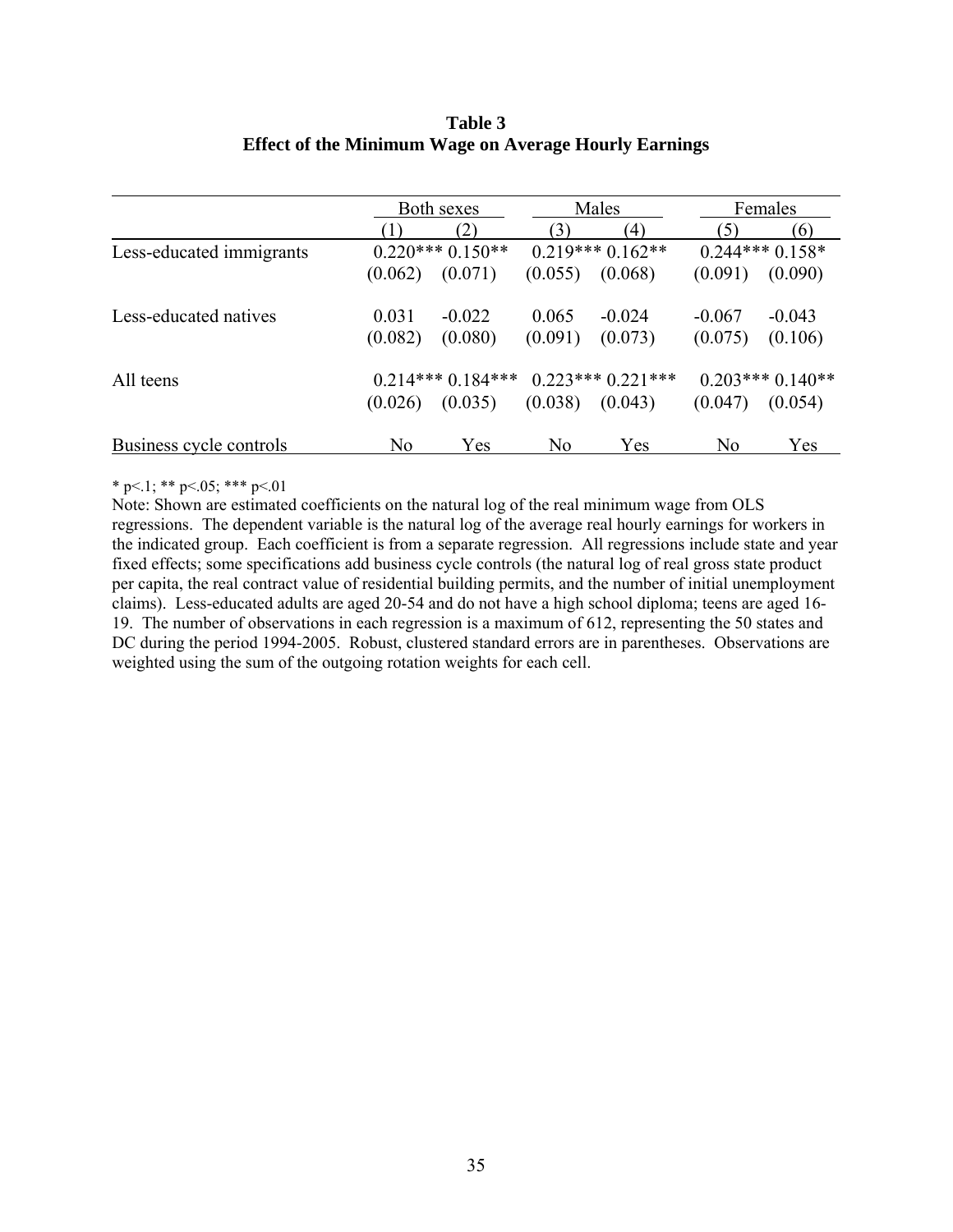|                                 |          | <b>Both sexes</b> |           | Males            | Females  |          |
|---------------------------------|----------|-------------------|-----------|------------------|----------|----------|
|                                 | (1)      | (2)               | (3)       | $\left(4\right)$ | (5)      | (6)      |
| A. Real minimum wage            |          |                   |           |                  |          |          |
| Less-educated immigrants        | 0.026    | $-0.060$          | $0.073**$ | 0.025            | 0.029    | $-0.100$ |
|                                 | (0.048)  | (0.053)           | (0.036)   | (0.045)          | (0.097)  | (0.122)  |
| Less-educated natives           | 0.231    | 0.093             | $0.195*$  | 0.058            | 0.231    | 0.114    |
|                                 | (0.140)  | (0.088)           | (0.116)   | (0.067)          | (0.143)  | (0.138)  |
| All teens                       | $-0.001$ | $-0.181*$         | 0.003     | $-0.194**$       | $-0.004$ | $-0.163$ |
|                                 | (0.124)  | (0.094)           | (0.125)   | (0.094)          | (0.133)  | (0.116)  |
| <b>B.</b> Relative minimum wage |          |                   |           |                  |          |          |
| Less-educated immigrants        | 0.075    | $-0.028$          |           | $0.100***0.065$  |          | $-0.175$ |
|                                 | (0.047)  | (0.078)           | (0.035)   | (0.060)          | (0.086)  | (0.157)  |
| Less-educated natives           | 0.202    | 0.011             | 0.181     | $-0.007$         | 0.139    | $-0.001$ |
|                                 | (0.181)  | (0.118)           | (0.150)   | (0.077)          | (0.198)  | (0.192)  |
| All teens                       | 0.023    | $-0.165*$         | 0.006     | $-0.214***$      | 0.046    | $-0.107$ |
|                                 | (0.127)  | (0.092)           | (0.115)   | (0.073)          | (0.145)  | (0.129)  |
| <b>Business cycle controls</b>  | No       | Yes               | No        | Yes              | No       | Yes      |

# **Table 4 Effect of the Minimum Wage on Employment Rates**

\* p $\leq$ .1; \*\* p $\leq$ .05; \*\*\* p $\leq$ .01

Note: Shown are estimated coefficients on the natural log of the real minimum wage or the natural log of the relative minimum wage (the minimum wage divided by the average wage) from OLS regressions. The dependent variable is the natural log of the employment-to-population rate for each group. Each coefficient is from a separate regression. All regressions include state and year fixed effects; some specifications add business cycle controls (the natural log of real gross state product per capita, the real contract value of residential building permits, and the number of initial unemployment claims). Regressions in panel B also include the natural log of the real average wage. Less-educated adults are aged 20-54 and do not have a high school diploma; teens are aged 16-19. The number of observations in each regression is a maximum of 612, representing the 50 states and DC during the period 1994-2005. Robust, clustered standard errors are in parentheses. Observations are weighted using the sum of the final weights for each cell.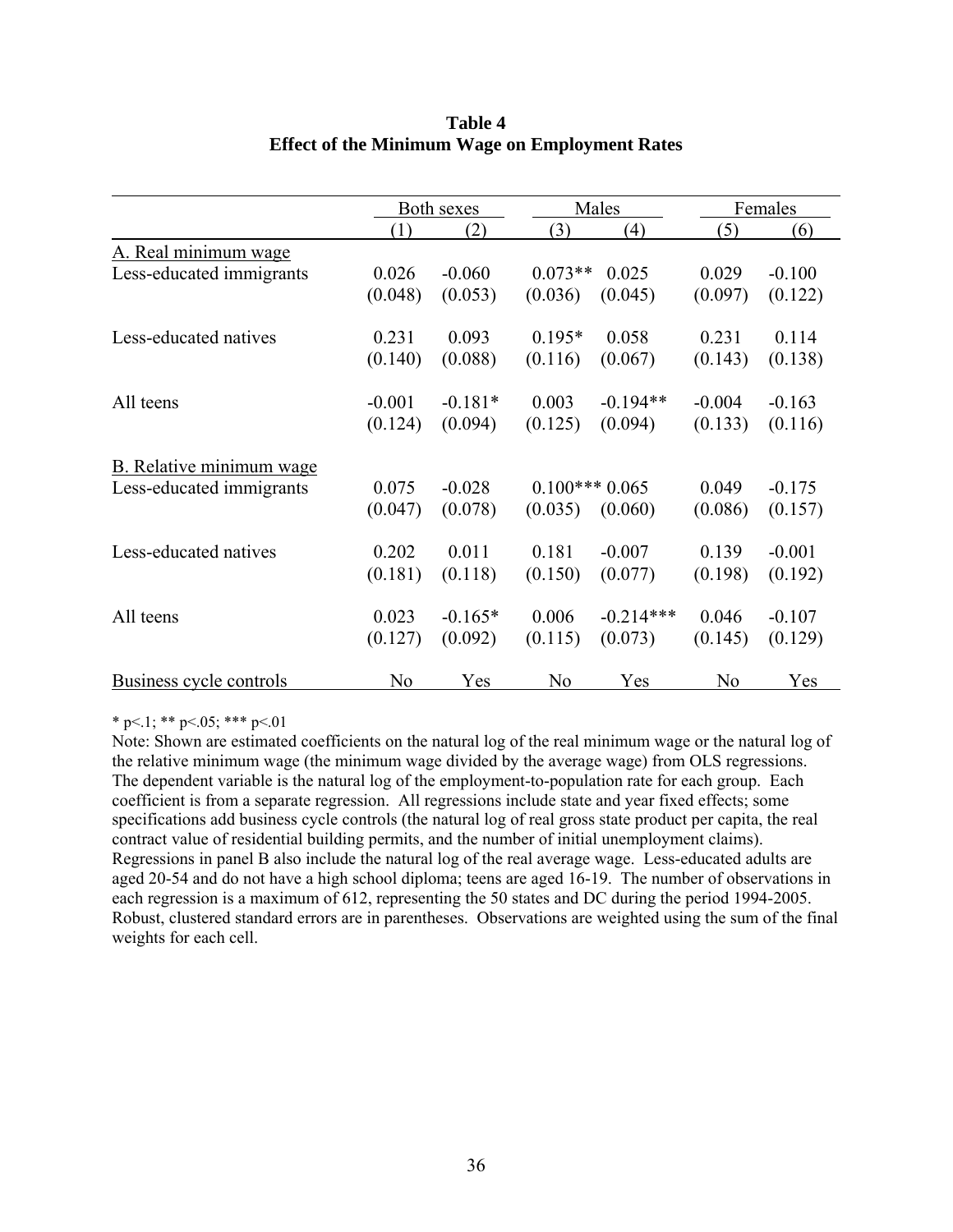|                          |                | Both sexes |                 | Males    |          | Females     |
|--------------------------|----------------|------------|-----------------|----------|----------|-------------|
|                          | (1)            | (2)        | (3)             | (4)      | (5)      | (6)         |
| A. Employed individuals  |                |            |                 |          |          |             |
| Less-educated immigrants | 0.001          | $-0.006$   | 0.027           | 0.008    | $-0.057$ | $-0.033$    |
|                          | (0.020)        | (0.024)    | (0.023)         | (0.032)  | (0.035)  | (0.044)     |
| Less-educated natives    | 0.014          | $-0.012$   | 0.019           | $-0.004$ | $-0.007$ | $-0.029$    |
|                          | (0.029)        | (0.027)    | (0.021)         | (0.021)  | (0.048)  | (0.063)     |
| All teens                | 0.072          | $-0.009$   | $0.184***0.092$ |          | $-0.065$ | $-0.129***$ |
|                          | (0.059)        | (0.043)    | (0.069)         | (0.074)  | (0.061)  | (0.043)     |
| B. All individuals       |                |            |                 |          |          |             |
| Less-educated immigrants | $-0.002$       | $-0.111$   | 0.091           | 0.018    | $-0.072$ | $-0.202$    |
|                          | (0.071)        | (0.076)    | (0.056)         | (0.071)  | (0.109)  | (0.139)     |
| Less-educated natives    | 0.237          | 0.079      | 0.205           | 0.052    | 0.232    | 0.090       |
|                          | (0.179)        | (0.122)    | (0.141)         | (0.088)  | (0.198)  | (0.209)     |
| All teens                | 0.028          | $-0.232*$  | 0.130           | $-0.164$ | $-0.101$ | $-0.313**$  |
|                          | (0.169)        | (0.120)    | (0.180)         | (0.159)  | (0.174)  | (0.119)     |
| Business cycle controls  | N <sub>0</sub> | Yes        | No              | Yes      | No       | Yes         |

# **Table 5 Effect of the Minimum Wage on Average Hours Worked**

\* p<.1; \*\* p<.05; \*\*\* p<.01

Note: Shown are estimated coefficients on the natural log of the real minimum wage from OLS regressions. The dependent variable is the natural log of average usual weekly hours worked among employed individuals (panel A) or all individuals (panel B) for each group. Each coefficient is from a separate regression. All regressions include state and year fixed effects; some specifications add business cycle controls (the natural log of real gross state product per capita, the real contract value of residential building permits, and the number of initial unemployment claims). Less-educated adults are aged 20-54 and do not have a high school diploma; teens are aged 16-19. The number of observations in each regression is a maximum of 612, representing the 50 states and DC during the period 1994-2005. Robust, clustered standard errors are in parentheses. Observations are weighted using the sum of the final weights for each cell.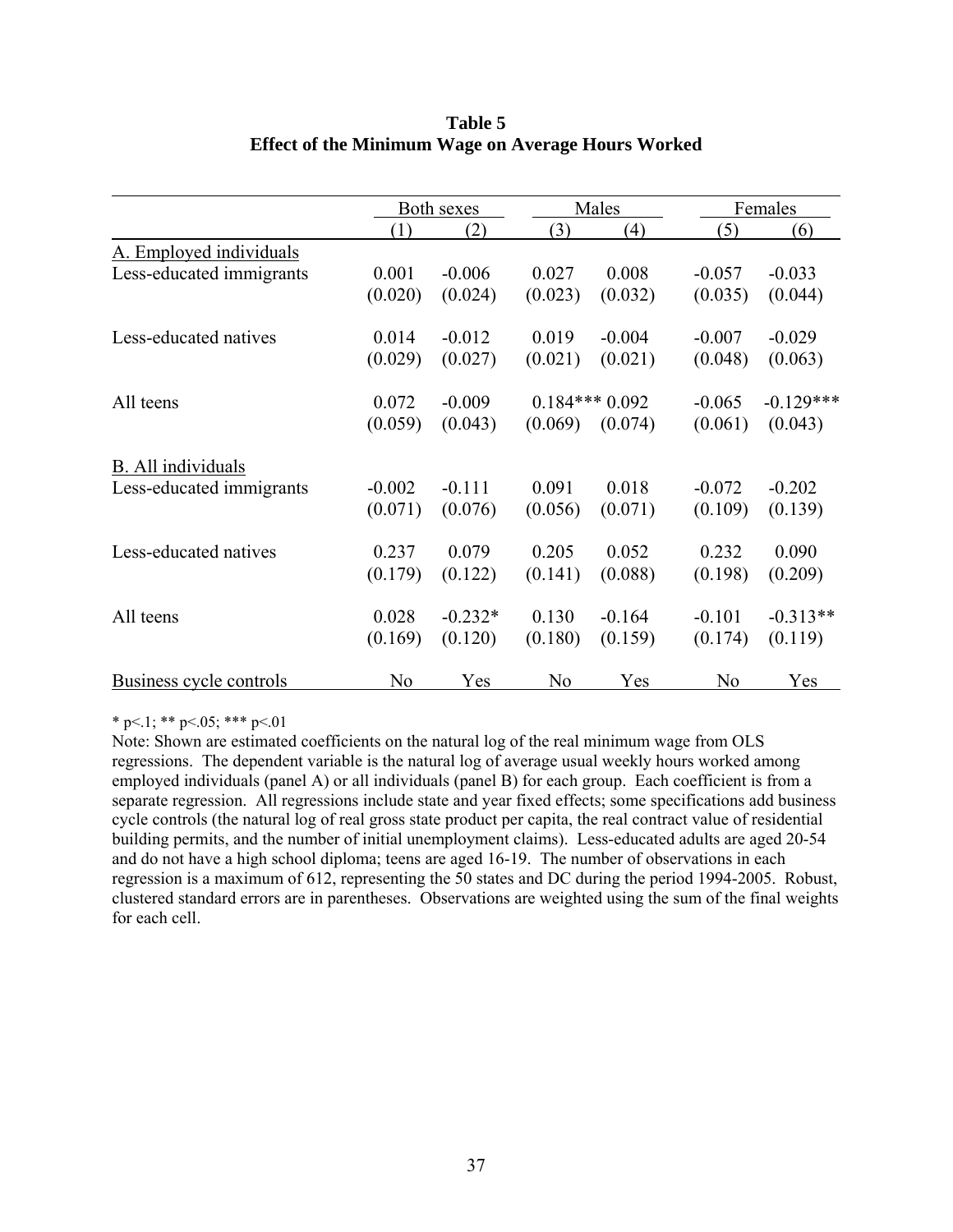|                                                                             | <b>Both sexes</b> | Males      | Females    |
|-----------------------------------------------------------------------------|-------------------|------------|------------|
| A. Fraction of state population aged 16-64 composed of:                     |                   |            |            |
| Less-educated adult immigrants                                              | $-0.015**$        | $-0.009**$ | $-0.005*$  |
|                                                                             | (0.007)           | (0.004)    | (0.003)    |
| Less-educated adult natives                                                 | $0.014*$          | 0.004      | $0.011**$  |
|                                                                             | (0.008)           | (0.005)    | (0.004)    |
| <b>B.</b> Average years of education among:                                 |                   |            |            |
| Adult immigrants                                                            | 2.145***          | 2.089**    | $2.164***$ |
|                                                                             | (0.762)           | (0.935)    | (0.648)    |
| <b>Adult</b> natives                                                        | $-0.113$          | $-0.162$   | $-0.066$   |
|                                                                             | (0.102)           | (0.114)    | (0.105)    |
| C. Fraction that does not have a high school diploma among:                 |                   |            |            |
| Adult immigrants                                                            | $-0.195**$        | $-0.192**$ | $-0.176**$ |
|                                                                             | (0.075)           | (0.089)    | (0.068)    |
| <b>Adult</b> natives                                                        | $0.020*$          | 0.013      | $0.028**$  |
|                                                                             | (0.010)           | (0.012)    | (0.011)    |
| D. Fraction of individuals without a high school diploma living in a state: |                   |            |            |
| Adult immigrants                                                            | $-0.032*$         | $-0.036*$  | $-0.026*$  |
|                                                                             | (0.017)           | (0.019)    | (0.014)    |
| <b>Adult</b> natives                                                        | 0.002             | 0.003      | $-0.002$   |
|                                                                             | (0.001)           | (0.003)    | (0.003)    |

# **Table 6 Compositional Effects of the Minimum Wage**

\* p $\leq$ .1; \*\* p $\leq$ .05; \*\*\* p $\leq$ .01

Note: Shown are estimated coefficients on the natural log of the real minimum wage from OLS regressions. In panel A, the dependent variable is the fraction of the state population aged 16-64 that is immigrants (or natives) aged 20-54 who do not have a high school diploma. In panels B and C, the sample is restricted to immigrants or natives aged 20-54; in panel D, the sample is further restricted to individuals who do not have a high school diploma. Each coefficient is from a separate regression. All regressions include state and year fixed effects and business cycle controls (the natural log of real gross state product per capita, the real contract value of residential building permits, and the number of initial unemployment claims). The number of observations in each regression is a maximum of 612, representing the 50 states and DC during the period 1994-2005. Robust, clustered standard errors are in parentheses.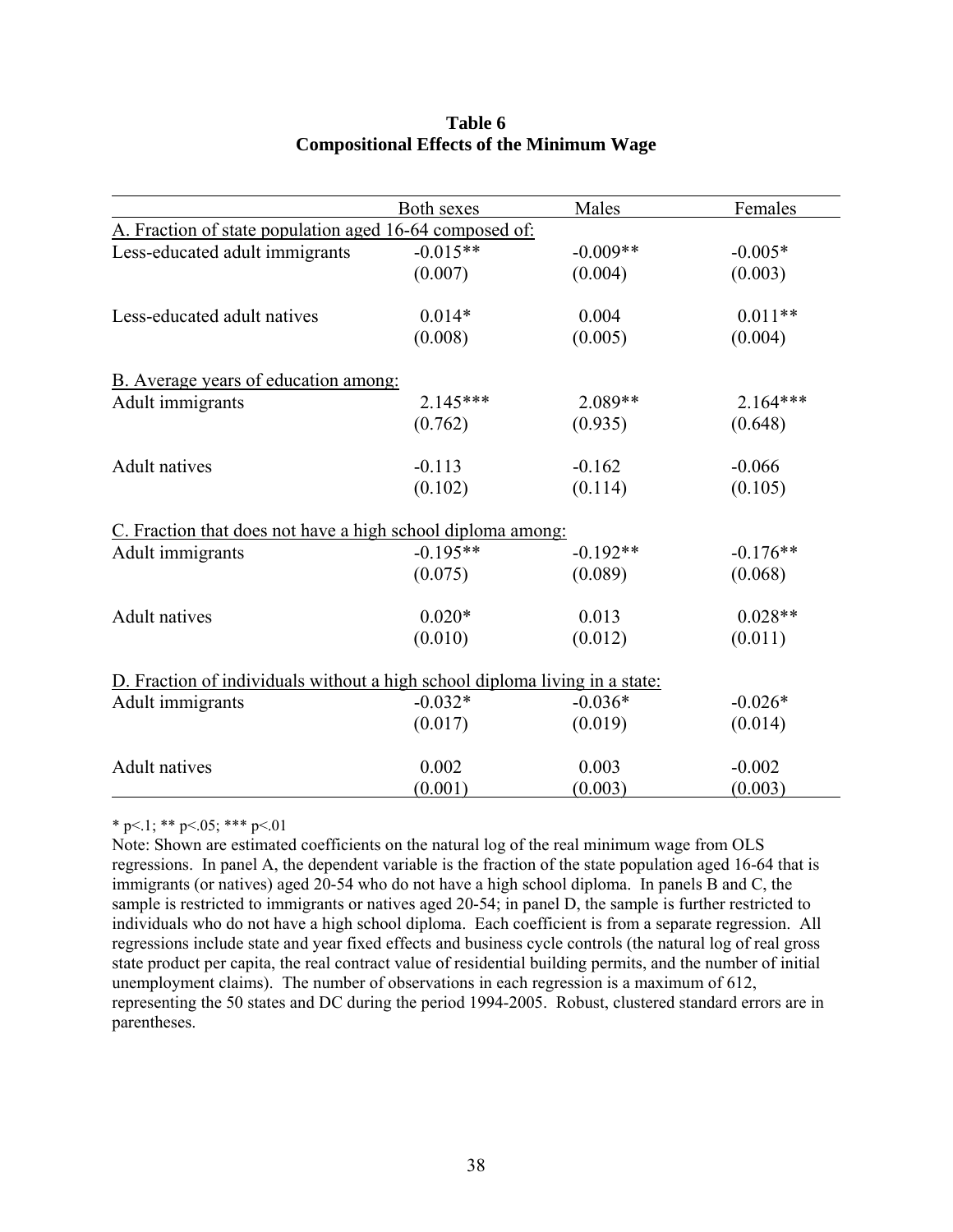|               | 1994             | 1995             | 1996 | 1997        | 1998                      | 1999 | 2000             | 2001                      | 2002                      | 2003 | 2004 | 2005             |
|---------------|------------------|------------------|------|-------------|---------------------------|------|------------------|---------------------------|---------------------------|------|------|------------------|
| Alaska        | X                | X                | X    | X           | X                         | X    | X                | $\boldsymbol{X}$          | X                         | X    | X    | X                |
| California    |                  |                  |      | X           | X                         | X    | X                | $\boldsymbol{X}$          | X                         | X    | X    | X                |
| Connecticut   | $\overline{X}$   | X                | X    | X           | X                         | X    | X                | $\boldsymbol{X}$          | X                         | X    | X    | X                |
| Delaware      |                  |                  | X    | $\mathbf X$ |                           | X    | $\boldsymbol{X}$ | X                         | X                         | X    | X    | X                |
| D.C.          | X                | $\boldsymbol{X}$ | X    | X           | X                         | X    | X                | X                         | X                         | X    | X    | X                |
| Hawaii        | X                | X                | X    | X           | X                         | X    | X                | $\boldsymbol{X}$          | X                         | X    | X    | X                |
| Illinois      |                  |                  |      |             |                           |      |                  |                           |                           |      | X    | X                |
| Iowa          | X                | X                | X    |             |                           |      |                  |                           |                           |      |      |                  |
| Maine         |                  |                  |      |             |                           |      |                  |                           | X                         | X    | X    | X                |
| Massachusetts |                  |                  | X    | X           | X                         | X    | X                | X                         | X                         | X    | X    | X                |
| Minnesota     |                  |                  |      |             |                           |      |                  |                           |                           |      |      | $\boldsymbol{X}$ |
| New Jersey    | X                | $\boldsymbol{X}$ | X    | X           |                           |      |                  |                           |                           |      |      | X                |
| New York      |                  |                  |      |             |                           |      |                  |                           |                           |      |      | X                |
| Oregon        | X                | X                | X    | X           | X                         | X    | X                | X                         | X                         | X    | X    | X                |
| Rhode Island  | X                | $\boldsymbol{X}$ | X    | X           |                           | X    | X                | $\boldsymbol{X}$          | X                         | X    | X    | X                |
| Vermont       |                  | X                | X    | X           | X                         | X    | X                | X                         | X                         | X    | X    | X                |
| Washington    | $\boldsymbol{X}$ | X                | X    | $\mathbf X$ | $\boldsymbol{\mathrm{X}}$ | X    | X                | $\boldsymbol{\mathrm{X}}$ | $\boldsymbol{\mathrm{X}}$ | X    | X    | X                |
| Wisconsin     |                  |                  |      |             |                           |      |                  |                           |                           |      |      | X                |

# **Appendix Table 1 States that Exceeded the Federal Minimum Wage**

Note: The federal minimum wage rose from \$4.25 an hour to \$4.75 an hour in October 1996 and to \$5.15 an hour in September 1997. Shown are states that exceeded the federal minimum wage at any time during the year(s) indicated.